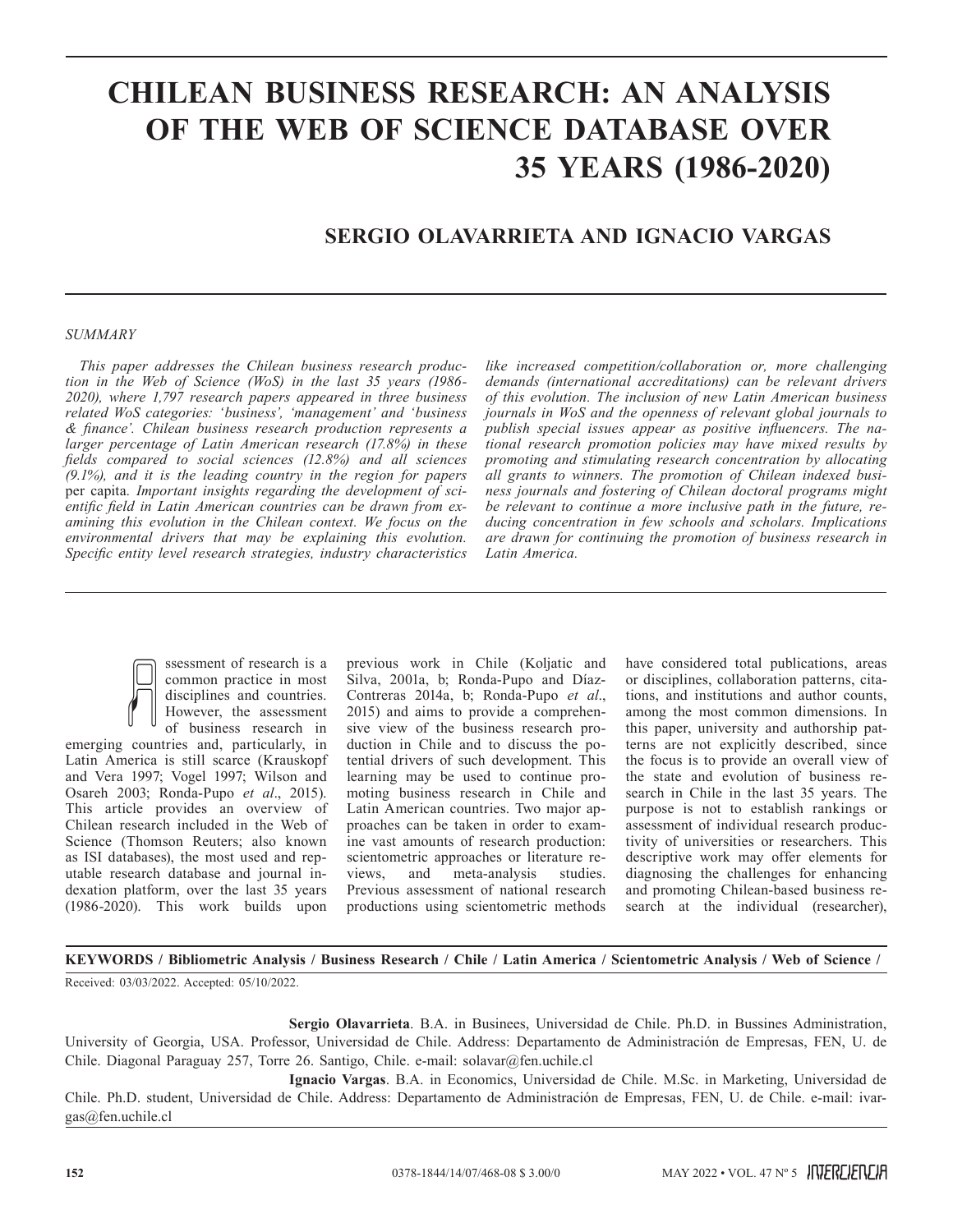school or, institutional (CONICYT, business school associations) levels. Drivers of research productivity can be found at different instances: the individual researcher, the business school or institution, the industry/country, and within the scientific field or discipline. It might be argued that the most important level might be the individual level since research production is finally generated by individual researchers and their collaboration with other individual researchers. However, as stated by Ryazanova and McNamara (2016), individual researchers do not act in a vacuum, and are affected by organizational and institutional/environmental factors, which may change their strategies, behaviors and production. In this paper we focus on the industry/ country and environmental institutional drivers that may have influenced the development of business research in Chile. Some of these drivers affect, and are in turn affected, by individual or organizational drivers and cannot be completely isolated. Implications for business school strategies and for research and science agencies are derived from the findings in this manuscript.

## **The Drivers of Business Research in Latin America and Emerging Countries**

As mentioned above, in this paper the focus is on the environmental drivers of research productivity, emphasizing industry and country level considerations. Organizational drivers are considered only partially when discussing general business school strategies and its effect on industry structure. Three different types of drivers can be identified: a) individual drivers, b) organizational drivers and c) environmental drivers. Individual drivers are most important and may require further research in future studies but are beyond the scope of this research.

## *Individual and organizational drivers*

The characteristics of individuals and agencies may affect their behavior and research production, and these characteristics may be influenced also by the environments where they were trained or were they work. Ryazanova and McNamara (2016) explored some of these individual drivers and their interaction with organizational drivers. In their review, Ryazanova and Jaskiene (2022) focus on the organizational antecedents of drivers of research productivity. They argue that the dependent variable may mean different things for different researchers, but commonly involve two dimensions:

output quantity of research papers and impact measures of such papers. After reviewing over 7000 papers, they focus on 46 of them and identify four categories: 1) resource allocation (financial, human, material and time resources); 2) structural choices involving faculty development, faculty mix definitions and research process management; 3) organizational culture involving learned practices, meanings and institutional values; 4) task environment representing the way individuals setting and conditions in which individuals are engaging with the research and knowledge production task (like communication processes, supporting processes and even research setting and infrastructure arrangements). Consistent with Ryazanova and McNamara (2016) the authors suggest that university managers may influence research productivity by moving some levers, by creating research-prone environments through simple initiatives like periodic research seminars, support for attending local and international conferences, creation of research-based activities in the business programs curriculum (seminars, honors program, thesis), and other similar activities.

## *Environmental drivers*

Several environmental factors have been identified in the literature as potential drivers of productivity. We classify them here using the traditional micro/macro environment framework used in strategic analysis and competitiveness. As stated by Porter (1990), countries might be more or less competitive in particular industries given the characteristics of such industries. Based on this model of country competitiveness, several authors have used it to study the competitiveness of countries in particular industries (Tsiligiris 2018; Afzal *et al*., 2019). Tsiligiris (2018) proposes an adapted version of the model with particular subfactors under the main four drivers of competitiveness: firm strategy, structure and rivalry; factor conditions; demand conditions and; related and supporting industries. Based on this research and previous work on the development of Chilean and Latin American business research (Ronda Pupo *et al*., 2015; Koljatic and Silva 2001a, b) we have identified seven environmental level factors separated in two subcategories, which are briefly presented below.

## *Environmental/Field Drivers*

*National and field specific research promotion institutions and policies*. Countries have established specific agencies and policies to promote research in different fields: Science, Social Sciences, Arts and Humanities. Resource allocation and policies may follow two general trends: a) focalization or b) proportional allocation. Regularly, business research is not chosen as a 'priority' scientific field or is assumed that business schools may obtain their own research funds through tuition, exec education or consulting fees.

*Inclusiveness of the global disciplinary field and institutions*. Fields can be more or less globally inclusive. Academic fields, and particularly business, have been a US-Europe driven field. Most prestigious journals have been launched in the US or UK and use the English language. The key indexing institutions tend to include more English-speaking journals, thus limiting or generating barriers for research developed in other languages. More importantly, journals in developed nations may be less interested in issues faced by business and industries in less developed or emerging nations, reducing the 'relevance' of this research for their audience.

## *Industry/Country Level Characteristics*

*Competition structure and rivalry*. Competition exists: Powerful players can be relevant for increasing innovation, for collaborating and mimicking international players, for looking for new distinctive competencies in order to outperform their rivals. Also, a growing number of strong competitors allow for the development of critical mass in relevant factors.

*Industry/participants research collaboration strategy*. Research is largely influenced by collaborating between researchers and by belonging and participating in international networks. Countries, led by their most relevant institutions, may foster research collaboration at different levels (intra-organization, intra-nation and international). Given our context, we focus on the international collaboration of researchers in a country with researchers overseas.

*Factor conditions*. These represent the availability of relevant human and material resources for promoting research. On the human side, positive factor conditions involve good quality undergraduate and master students, the availability of sound undergraduate business programs (in Chile, the *Ingeniería Comercial* five-year degree has higher levels of mathematics and economics, compared to general business degrees), the availability of trained faculty. On the material side, the availability of financial and physical resources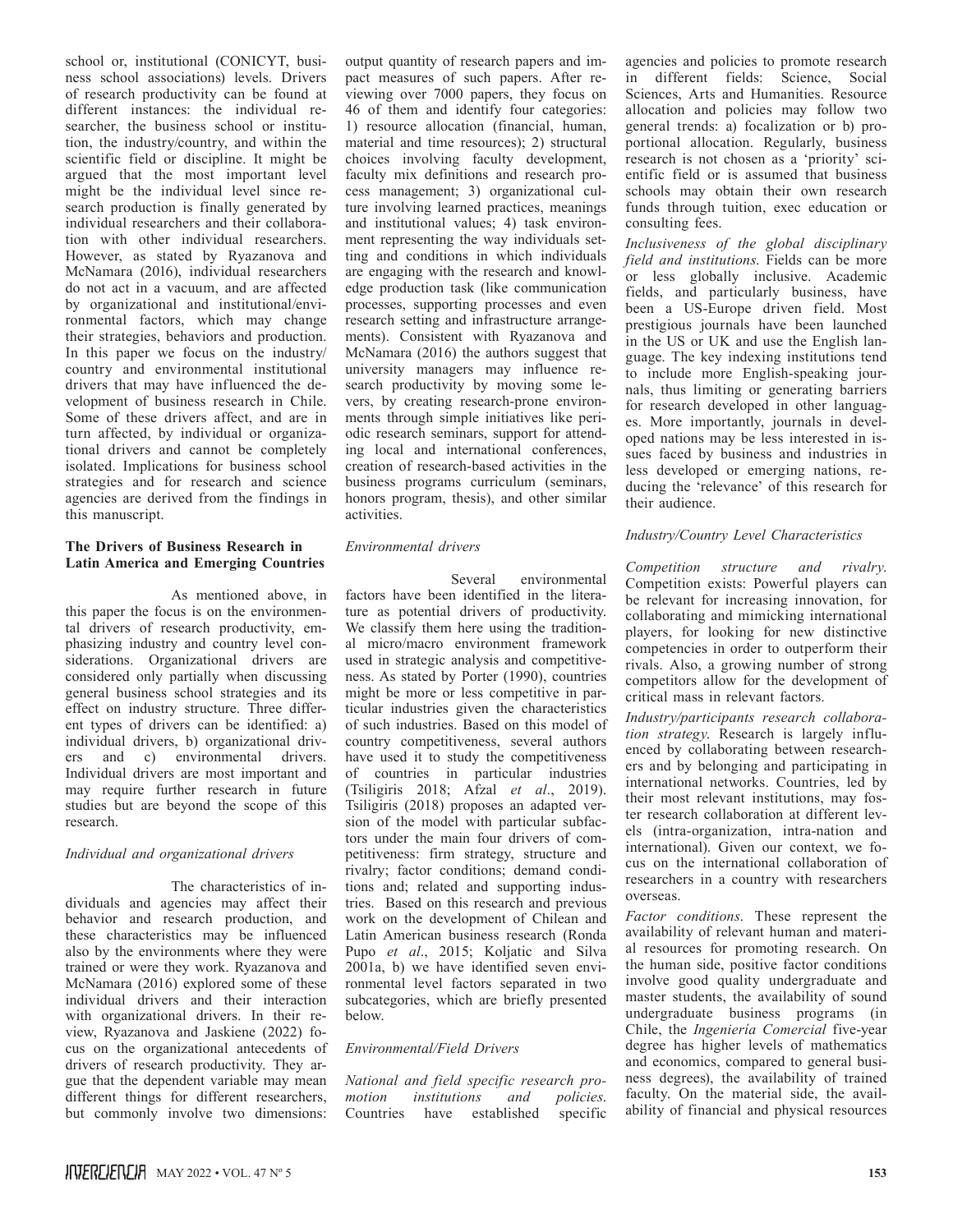to be used in research is a relevant factor. More recently, intangible resources such as 'brand' can also be considered relevant both at the country and individual business school level.

*Related industry: Accreditation and the journal publishing industry*. The existence of sound accreditation agencies both at the national and international level influencing the behavior of universities and students/employers is a relevant factor, since it has reputational but also legal and material implications in terms of the operation and funding of universities participating in a given industry. Another relevant industry is the publishing or journal industry; the more developed the publication industry in a particular country the stronger the opportunity for researchers to publish in those outlets and the larger the visibility of their work.

*Demand characteristics*. The degree of sophistication in the needs and demands of the business sector clients (firms, state, families) may induce industry players to develop better educational services and more sophisticated offerings, including basic and applied research.

In this paper the influence of some of these environmental factors on the Chilean business research productivity is explores by examining the descriptive data showing the evolution of published business papers in WoS journals

## **Method**

There are three major databases that contain research produced in Latin America and Chile: WoS, Scopus, and SciELO. Each has advantages and disadvantages for the purpose of assessing research productivity and performance. The SciELO database covers more Latin American and Spanish journals, but it does not include mainstream English academic journals. Scopus is broader in geographical coverage compared to WoS, and WoS covers a more selective list of journals and is regularly used for comparison purposes across disciplines and institutions. Google Scholar is an additional database, covering a larger amount of journals and publications (both printed and electronic), is increasing its popularity for citation analysis and may be an important source of data in the future.

For this paper the WoS database from Thompson Reuters was used. It indexes all publications in ISI (Institute for Scientific Information) from 1986 until 2020. All available publications included in the database over 35 years,

from 1986 to 2020, were considered. Previous works have used this index to assess Latin American research production (Koljatic and Silva 2001a, b; Collazo-Reyes *et al*., 2008; Ronda-Pupo and Díaz-Contreras 2014a, b). All research papers (articles, research notes, editorials, etc.) in the database that had an affiliation from Chile in particular, and for comparison purposes also from a Latin American country, were considered (as in Vogel, 1997). The search was separated in four phases: 1) all ISI publications; 2) all ISI publications in the Social Sciences Citation Index (excluding Science Citation Index, Arts and Humanities and Emerging Sources Citation Index); 3) only ISI publications within the SSCI belonging to four WoS specific categories: management, business, business and finance, and economics and, 4) the search was refined including only papers from 'management', 'business' and 'business and finance', to define the 'business research' pieces.

## **Results**

## *Overall findings in Chile*

Table I-A presents the evolution of Chilean business research in the WoS compared to Latin America production and to other sciences and disciplines. In the period of study 1,797 business research publications are included in the ISI database having an author in Chile. In the same period, Chile-based articles included in the Social Sciences Citation Index (SSCI) were 20,797. Business articles represent 8.6% of total SSCI Chile-based articles and 44.3% of the Economics & Business Chile-based publications registered in WoS (4,061).

General descriptive statistics are presented in Table I-B. The average number of authors per papers is 2.95 (1-34), the average number of pages is 17.3 and the average number of cites in the WoS database is 19.2.

## *Business research in Chile vs Latin America*

Total production of Latin American countries in the same period is 10,087 items. Chilean business research production (n= 1,797) represents 17.8% of total Latin American production. Traditionally, it has been argued that business schools in Latin America are less research oriented and more teaching or consulting oriented (Tiffin and Kunc, 2008). This is particularly noticeable when Latin America is compared to other regions of the world (Olavarrieta and Villena, 2014).

However, as stated by previous authors (Koljatic and Silva, 2001a, b; Tiffin and Kunc, 2008, Olavarrieta and Villena 2014), important differences can be observed within Latin American countries. Chilean business research production is higher in terms of percentages of the total production compared to its participation in other Sciences. Chilean participation (Table I-A) on business research production in Latin America is 17.8%, more than its participation in Social Sciences  $(12.8\%)$  or Total Sciences  $(9.1\%)$ .

There are three countries that concentrate the production of business research in Latin America (Table II): Brazil (4,788), Chile (1,797) and México (1,278), followed by Colombia (951), Argentina (522) and Venezuela (370). When these results are adjusted (per million inhabitants), the results change dramatically, placing Chile at the top with 113.7 papers, Costa Rica second with 41.8, and Uruguay third with 38.9 papers/ million. Brazil is in fourth place with 26.7 papers/million. These results are similar in other disciplines. In Business and Economics, Chile leads with 257 papers/ million, compared to 123.7 in Uruguay, 88.9 in Costa Rica, and 69.4 in Colombia. In Social Sciences, Chile leads with 1,316.2, compared to 579.2 from Uruguay, 439.7 from Brazil, and 424 from Costa Rica. Finally, in All Sciences, Chile produces 11,126.7 papers/million, compared to 7,096 in Uruguay, 6,639.2 in Argentina, and 5,509 in Brazil.

These results provide evidence for the argument of heterogeneity of business research development among Latin American countries, and positions Chile in a leading position in the region. They show that despite the fact that size is a key variable for predicting research production, additional structural factors are important. When computing the correlation between business research production indicators with GDP *per capita* by country an  $r = 0.54$  ( $p < 0.05$ ) is obtained, showing that this can be another relevant factor, but leaving room for other potential explanatory variables. Structural and competitive conditions of the market for business research production should also be considered. For example, in Chile the quality of universities, business schools and the amount of faculty with PhD qualifications (Tiffin and Kunc 2008) may explain Chilean ranking of research productivity. Additionally, the degree of competition within the country (not just the quality) can be another important factor. For example, in *America Economía* rankings, Chilean schools have had consistently 5+ top 30 Latin American business schools.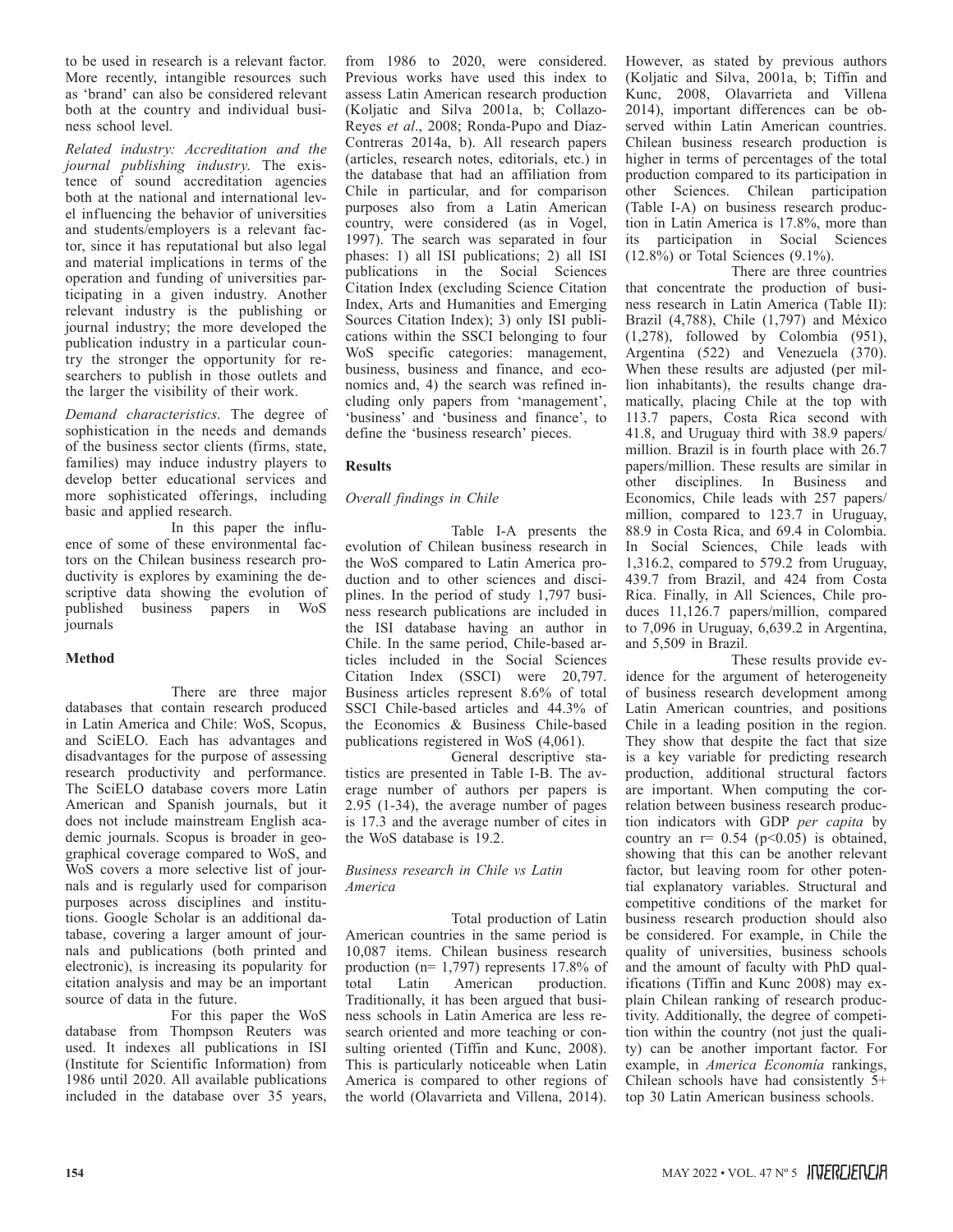| TABLE LA                                                                                 |  |
|------------------------------------------------------------------------------------------|--|
| TOTAL PUBLICATIONS IN W0S CHILE AND LATIN AMERICA IN FOUR GROUPS: BUSINESS, BUSINESS AND |  |
| ECONOMICS, SOCIAL SCIENCES (SSCI) AND TOTAL WoS 1986-2020                                |  |

|       | Chile            |                        |                  |                        |             |                        |         |                        | Latin America   |               |             |            |
|-------|------------------|------------------------|------------------|------------------------|-------------|------------------------|---------|------------------------|-----------------|---------------|-------------|------------|
| Year  | <b>Business</b>  | $\frac{0}{0}$<br>Latam | Bus &<br>Econ    | $\frac{0}{0}$<br>Latam | <b>SSCI</b> | $\frac{0}{0}$<br>Latam | WoS     | $\frac{0}{0}$<br>Latam | <b>Business</b> | Bus &<br>Econ | <b>SSCI</b> | <b>WoS</b> |
| 1986  | $\overline{3}$   | 27.27%                 | 11               | 15.07%                 | 68          | 11.70%                 | 1,504   | 13.52%                 | 11              | 73            | 581         | 11,126     |
| 1987  | $\mathbf{1}$     | 5.00%                  | $\sqrt{6}$       | 7.06%                  | 60          | 10.14%                 | 1,645   | 15.05%                 | 20              | 85            | 592         | 10,930     |
| 1988  | $\overline{4}$   | 30.77%                 | 9                | 11.69%                 | 55          | 9.02%                  | 1,413   | 13.66%                 | 13              | $77 \,$       | 610         | 10,345     |
| 1989  | $\overline{4}$   | 21.05%                 | $\,$ $\,$        | 11.43%                 | 53          | 8.41%                  | 1,163   | 11.37%                 | 19              | 70            | 630         | 10,227     |
| 1990  | $\mathfrak{2}$   | 9.52%                  | $\boldsymbol{7}$ | 7.69%                  | 57          | 8.28%                  | 1,239   | 11.26%                 | $21\,$          | 91            | 688         | 11,003     |
| 1991  | $\,$ 8 $\,$      | 26.67%                 | 19               | 20.65%                 | 71          | 11.23%                 | 1,245   | 10.71%                 | 30              | 92            | 632         | 11,625     |
| 1992  | $\tau$           | 25.93%                 | 17               | 16.04%                 | 58          | 8.33%                  | 1,320   | 10.62%                 | 27              | 106           | 696         | 12,429     |
| 1993  | $\tau$           | 21.88%                 | $20\,$           | 17.24%                 | 64          | 8.60%                  | 1,462   | 10.74%                 | 32              | 116           | 744         | 13,616     |
| 1994  | $\boldsymbol{7}$ | 21.88%                 | 13               | 11.02%                 | 64          | 8.66%                  | 1,451   | 9.93%                  | 32              | 118           | 739         | 14,616     |
| 1995  | $\boldsymbol{7}$ | 20.00%                 | 15               | 10.79%                 | 64          | 6.90%                  | 1,673   | 9.73%                  | 35              | 139           | 928         | 17,203     |
| 1996  | 14               | 35.00%                 | 23               | 15.86%                 | 69          | 5.09%                  | 1,777   | 8.97%                  | 40              | 145           | 1,356       | 19,810     |
| 1997  | 9                | 13.43%                 | 22               | 14.47%                 | 79          | 7.78%                  | 1,824   | 8.17%                  | 67              | 152           | 1,016       | 22,320     |
| 1998  | 14               | 25.00%                 | 30               | 16.57%                 | 84          | 7.78%                  | 1,919   | 7.81%                  | 56              | 181           | 1,079       | 24,556     |
| 1999  | 10               | 12.82%                 | 19               | 10.44%                 | 75          | 6.33%                  | 2,169   | 7.95%                  | 78              | 182           | 1,184       | 27,300     |
| 2000  | 15               | 22.06%                 | 50               | 25.25%                 | 118         | 6.75%                  | 2,404   | 8.05%                  | 68              | 198           | 1,748       | 29,857     |
| 2001  | 19               | 27.94%                 | 39               | 18.75%                 | 92          | 5.93%                  | 2,417   | 7.70%                  | 68              | 208           | 1,552       | 31,376     |
| 2002  | 10               | 14.71%                 | 31               | 15.82%                 | 107         | 7.77%                  | 2,695   | 7.85%                  | 68              | 196           | 1,377       | 34,327     |
| 2003  | 20               | 32.79%                 | 43               | 19.46%                 | 138         | 8.93%                  | 3,021   | 8.24%                  | 61              | 221           | 1,545       | 36,683     |
| 2004  | 10               | 18.87%                 | 35               | 15.15%                 | 126         | 7.25%                  | 3,124   | 7.92%                  | 53              | 231           | 1,738       | 39,451     |
| 2005  | 17               | 21.25%                 | 49               | 17.01%                 | 176         | 9.01%                  | 3,434   | 8.25%                  | 80              | 288           | 1,953       | 41,621     |
| 2006  | 31               | 25.62%                 | 75               | 20.05%                 | 262         | 10.71%                 | 3,864   | 8.43%                  | 121             | 374           | 2,447       | 45,842     |
| 2007  | 28               | 15.82%                 | 89               | 17.98%                 | 334         | 8.74%                  | 4,384   | 7.99%                  | 177             | 495           | 3,821       | 54,858     |
| 2008  | 65               | 19.94%                 | 142              | 17.75%                 | 487         | 8.62%                  | 4,908   | 7.68%                  | 326             | 800           | 5,652       | 63,897     |
| 2009  | 53               | 13.18%                 | 137              | 12.84%                 | 579         | 9.07%                  | 5,571   | 8.25%                  | 402             | 1,067         | 6,384       | 67,491     |
| 2010  | 59               | 13.17%                 | 141              | 14.67%                 | 673         | 10.15%                 | 5,975   | 8.30%                  | 448             | 961           | 6,630       | 71,989     |
| 2011  | 85               | 17.49%                 | 212              | 17.15%                 | 873         | 10.73%                 | 6,659   | 8.71%                  | 486             | 1,236         | 8,139       | 76,460     |
| 2012  | 80               | 15.21%                 | 211              | 17.63%                 | 961         | 11.03%                 | 7,408   | 9.04%                  | 526             | 1,197         | 8,716       | 81,912     |
| 2013  | 82               | 16.05%                 | 226              | 15.05%                 | 1,011       | 12.35%                 | 7,853   | 9.11%                  | 511             | 1,502         | 8,187       | 86,225     |
| 2014  | 102              | 19.62%                 | 219              | 17.10%                 | 1,210       | 14.04%                 | 8,700   | 9.79%                  | 520             | 1,281         | 8,617       | 88,866     |
| 2015  | 127              | 19.51%                 | 316              | 17.50%                 | 1,484       | 15.01%                 | 10,864  | 9.09%                  | 651             | 1,806         | 9,886       | 119,572    |
| 2016  | 138              | 18.23%                 | 300              | 17.35%                 | 1,617       | 14.80%                 | 11,964  | 9.36%                  | 757             | 1,729         | 10,923      | 127,877    |
| 2017  | 151              | 17.79%                 | 312              | 14.12%                 | 1,901       | 14.97%                 | 12,635  | 9.18%                  | 849             | 2,210         | 12,695      | 137,596    |
| 2018  | 173              | 18.66%                 | 356              | 18.46%                 | 2,221       | 15.89%                 | 13,822  | 9.46%                  | 927             | 1,928         | 13,981      | 146,157    |
| 2019  | 223              | 17.81%                 | 442              | 18.24%                 | 2,576       | 15.61%                 | 15,288  | 9.65%                  | 1,252           | 2,423         | 16,497      | 158,448    |
| 2020  | 212              | 16.89%                 | 417              | 17.00%                 | 2,930       | 15.83%                 | 17,019  | 9.91%                  | 1,255           | 2,453         | 18,512      | 171,692    |
| Total | 1,797            | 17.82%                 | 4,061            | 16.62%                 | 20,797      | 12.80%                 | 175,813 | 9.11%                  | 10,087          | 24,431        | 162,475     | 1,929,303  |

Source: WoS.

#### *Stages in Chilean business research*

ods. From 2016 to 2020, the production Source: WoS. In Table III the Chilean business research production in WoS journals is divided in seven periods. As can also be seen in Figure  $\hat{1}$ , the sustained growth of Chilean business research between 1986 and 2005 experienced an important trend-change in the last three peri-

| TABLE I-B                                                     |
|---------------------------------------------------------------|
| DESCRIPTIVES TOTAL PAGES, AUTHORS PER PAPER, TOTAL CITES, AND |
| AVERAGE CITES OF CHILEAN ISI PUBLICATIONS (1986-2020)         |

|              |      | Min | Max  | Mean  | Std. dev. |
|--------------|------|-----|------|-------|-----------|
| Author/paper | 1797 |     | 34   | 2.95  | 2.02      |
| Pages        | 1797 |     | 122  | 17.34 | 8.89      |
| Cites        | 1797 |     | 1521 | 19.22 | 56.37     |
| N            | 797  |     |      |       |           |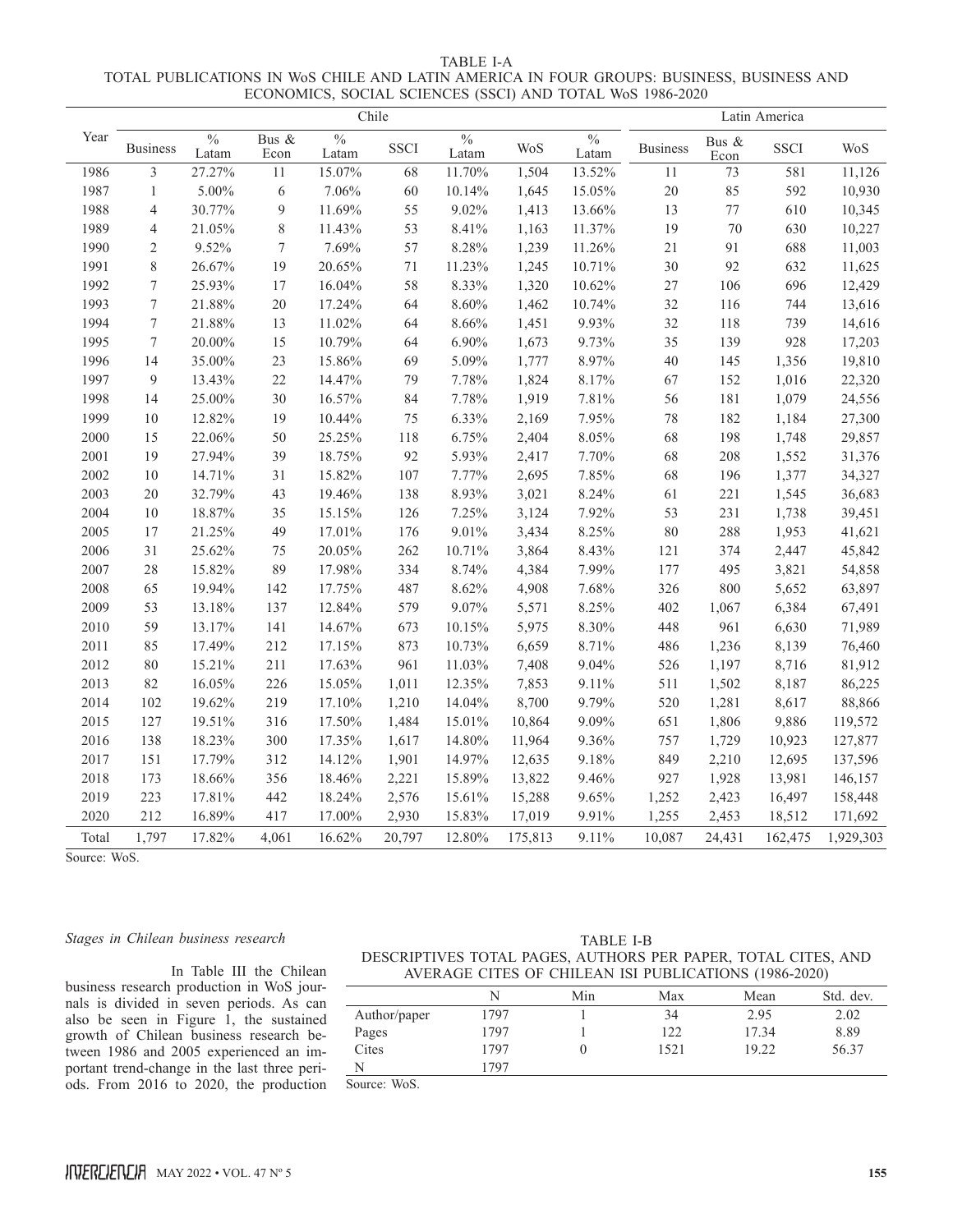TABLE II SCIENCE, SOCIAL SCIENCES, BUSINESS AND ECONOMICS WOS PRODUCTIVITY BY COUNTRY IN LATIN AMERICA 1986-2020

|                |                 | Paper count   |                    | Average | Papers per million people |                 |                 |                    |          |
|----------------|-----------------|---------------|--------------------|---------|---------------------------|-----------------|-----------------|--------------------|----------|
| Country        | <b>Business</b> | Bus &<br>Econ | Social<br>Sciences | All     | population<br>(Millions)  | <b>Business</b> | Bus $\&$<br>Eco | Social<br>Sciences | All      |
| <b>Brazil</b>  | 4,788           | 9,604         | 78,784             | 987,153 | 179.2                     | 26.7            | 53.6            | 439.7              | 5,509.0  |
| Chile          | 1,797           | 4,061         | 20,797             | 175,813 | 15.8                      | 113.7           | 257.0           | 1,316.2            | 11,126.7 |
| Mexico         | 1,278           | 4,279         | 28,756             | 331,876 | 103.5                     | 12.4            | 41.4            | 277.9              | 3,207.3  |
| Colombia       | 951             | 2,848         | 12,270             | 102,060 | 41.0                      | 23.2            | 69.4            | 299.1              | 2,488.2  |
| Argentina      | 522             | 2,111         | 13,936             | 252,681 | 38.1                      | 13.7            | 55.5            | 366.2              | 6,639.2  |
| Venezuela      | 370             | 498           | 2,202              | 40,852  | 25.0                      | 14.8            | 19.9            | 88.2               | 1,635.6  |
| Peru           | 287             | 740           | 4,459              | 31,392  | 26.8                      | 10.7            | 27.6            | 166.1              | 1,169.5  |
| Costa Rica     | 170             | 362           | 1,726              | 17,652  | 4.1                       | 41.8            | 88.9            | 424.0              | 4,336.0  |
| Uruguay        | 128             | 407           | 1,906              | 23,353  | 3.3                       | 38.9            | 123.7           | 579.2              | 7,096.0  |
| Ecuador        | 122             | 344           | 2,460              | 24,844  | 13.4                      | 9.1             | 25.7            | 183.9              | 1,857.6  |
| Nicaragua      | 35              | 62            | 442                | 2,234   | 5.3                       | 6.6             | 11.8            | 84.0               | 424.3    |
| Bolivia        | 24              | 84            | 816                | 5,993   | 8.9                       | 2.7             | 9.4             | 91.4               | 671.0    |
| Cuba           | 24              | 55            | 1,695              | 30,266  | 11.0                      | 2.2             | 5.0             | 153.5              | 2,741.0  |
| Panama         | 15              | 77            | 646                | 9,218   | 3.2                       | 4.6             | 23.8            | 199.6              | 2,848.6  |
| Guatemala      | 16              | 96            | 885                | 4,892   | 12.8                      | 1.3             | 7.5             | 69.4               | 383.5    |
| Honduras       | 7               | 27            | 274                | 2,040   | 7.1                       | 1.0             | 3.8             | 38.5               | 286.9    |
| Haiti          | 6               | 10            | 351                | 1,699   | 8.9                       | 0.7             | 1.1             | 39.3               | 190.4    |
| Paraguay       | 5               | 19            | 295                | 3,166   | 5.5                       | 0.9             | 3.4             | 53.2               | 570.6    |
| Dominican Rep. | 3               | 16            | 140                | 866     | 8.8                       | 0.3             | 1.8             | 15.9               | 98.4     |
| El Salvador    | 3               | 12            | 255                | 1,420   | 5.9                       | 0.5             | 2.0             | 43.3               | 241.1    |

These are not unique records. Some papers may have double country affiliations (they are not weighed by authorship). Source: WoS.

TABLE III STAGES OF RESEARCH IN CHILE AND LANGUAGE 1986-2020

|            |           |         | Total                 |    |       |  |
|------------|-----------|---------|-----------------------|----|-------|--|
|            |           | English | Spanish<br>Portuguese |    |       |  |
|            | 1986-1990 | 14      |                       |    | 14    |  |
|            | 1991-1995 | 36      |                       |    | 36    |  |
|            | 1996-2000 | 62      |                       |    | 62    |  |
| Year range | 2001-2005 | 76      |                       |    | 76    |  |
|            | 2006-2010 | 205     |                       | 31 | 236   |  |
|            | 2011-2015 | 432     |                       | 42 | 476   |  |
|            | 2016-2020 | 887     |                       |    | 897   |  |
|            | Total     | 1,712   |                       | 80 | 1,797 |  |

Source: WoS.

of Chilean business research is almost double the production of the previous period (2011-2015). These results are consistent with those presented with Ronda-Pupo and Díaz-Contreras (2014a), although these authors selected a different database (not including articles classified in the Business-Finance WOS subcategory).

*Chilean business research by subject and time*

Business research involves several disciplines and research traditions. Therefore, it is important to observe the composition of Chilean business

research by subdiscipline. To identify subdisciplines we used the information about journals provided by Scopus (ScimagoJR). It was found that Chilean based business papers can be classified in 66 categories, of which the top ten are (Table IV): Strategy and Management (539), Management Science and Operations<br>Research (521). Economics and Research (521), Economics and<br>Econometrics (426), Business and Econometrics International Management (409), Finance (330), Marketing (282), Management of<br>Technology and Innovation (254). Technology and Innovation (254), Organizational Behavior and Human Resource Management (172), Accounting (150) and Transportation (134).

Economics and Econometrics could be considered outside of business and some of the papers classified under Management Science and Operations Research and Management of Technology and Innovation can also be considered in the borders of the discipline, since they had more of an industrial engineering and optimization than a business focus. In terms of the classical business disciplines, Strategy leads the count (30%), followed by Finance (18.4%), Marketing (15.7%) and Human Resources (9.6%). On the other hand, the low percentage of Accounting papers (8.3%) is striking, as it is a very important area given the size of management control and accounting programs in business schools in Chile and the region.

As stated above, the evolution of Chilean-based business research experienced an important change in the last five years (2016-2020). This change is relatively stable across subdisciplines, but the changes have been steeper in Applied Psychology (219% growth in last five years), Industrial and last five years), Industrial and Manufacturing Engineering (187,5%), Business and International Management (137.8%), Management of Technology and Innovation (113.4%), Computer Science Applications (105,2%), Finance (105%) and Organizational Behavior and Human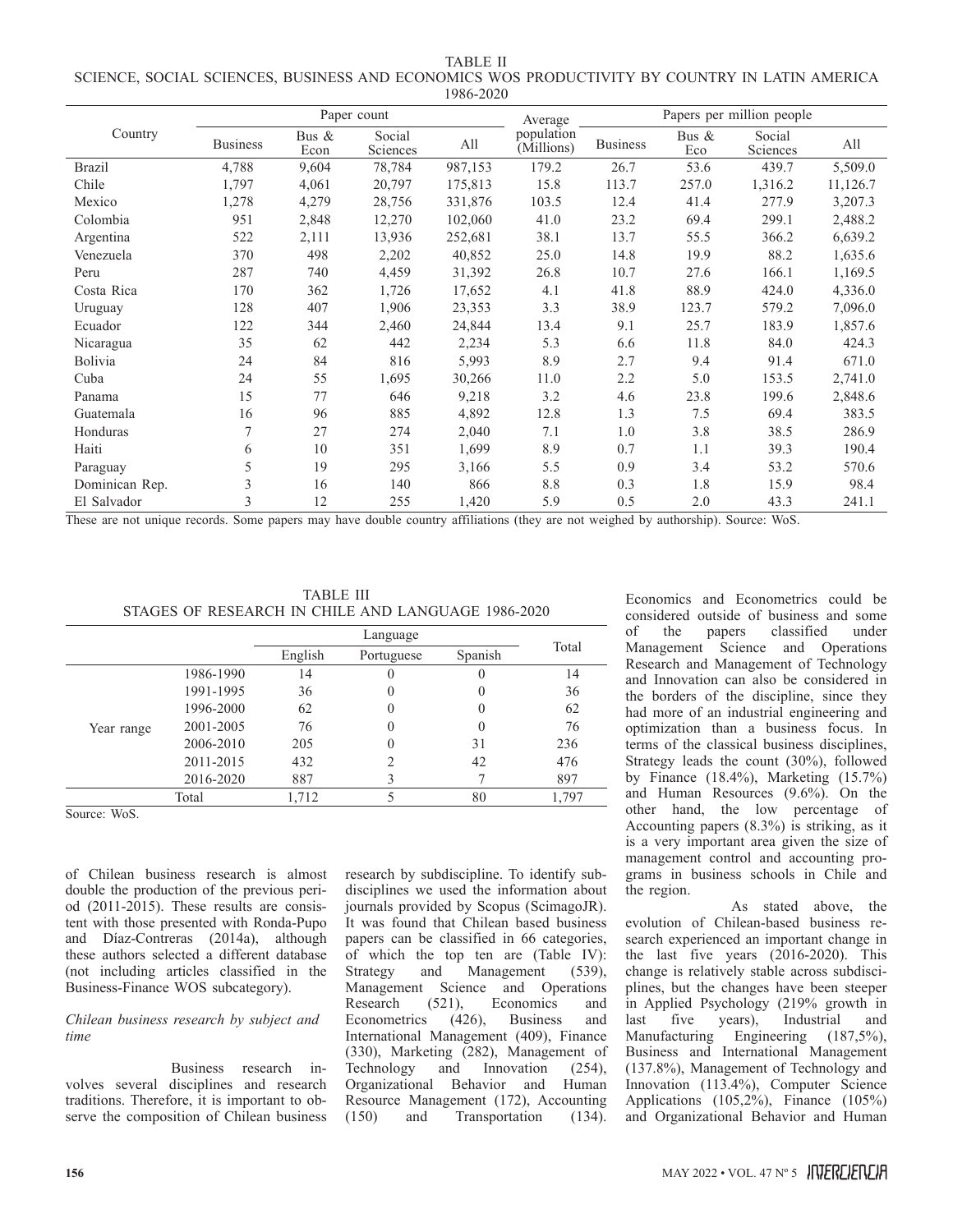

Figure 1: Stages of research in Chile and language 1986-2020. Source: WoS.

Resource Management (102.4%). A deeper analysis should be conducted in terms of the centrality or attractiveness of themes, topics (i.e. keywords) that are being researched by Chilean-based professors, since a certain misfit may exist between Chilean interests and international interests or hot topics (see Ronda-Pupo and Díaz-Contreras 2014a).

## *Language and field inclusiveness*

Some explanations for the observed evolution of business research across time might be found in the environmental drivers related to the inclusiveness of the field.

*Chilean publication in WoS journals and language*. Language has been an important barrier for dissemination and visibility of Latin American research and, as suggested by Gómez-Sancho *et al*. (1999), Collazo-Reyes *et al*. (2008) and Aguado-López (2014), the lack of research production may be attributed to an absence of relevant publication outlets published in Spanish. According to the data, this important trend change in the period 2008-2012 is explained by the number of articles published by

Chile-based researchers both in Spanish and in English.

The inclusion of several Latin American journals in the Web of Science since 2006 represents a relevant driver of this increase in the number of Chilean business articles in WoS. Prior to that year, only one academic journal included in WoS (*Trimestre Económico*) focused on Latin American finance (and economics) research and published articles written in Spanish. Since 2006 several Latin American journals covering business research were included in WoS, among which *Academia-Revista Latinoamericana de Administración* and *Revista de Administraçao de Empresas* stand out due to the number of Chilean-based articles received. Other journals entered the WoS database for only a few years, but are also relevant in terms of the number of Chile affiliated business articles: *Innovar-Journal of Administrative Sciences*, *Revista de Ciencias Sociales* and *Revista Venezolana de Gerencia*. These journals accept or publish articles in local languages, Spanish and Portuguese, as well as English, allowing for Chilean and Latin American researchers to overcome the language barrier.

Table V shows all journals were Chilean-based business researchers have published their work. Three Latin American journals: *Academia, Revista de Ciencias Sociales* and *Innovar* appear among the top 10 journals and

| Sub Discipline                                        | 1986-<br>1990 | 1991-<br>1995 | 1996-<br>2000  | $2001 -$<br>2005 | 2006-<br>2010  | $2011 -$<br>2015 | $2016-$<br>2020 | $\frac{0}{0}$<br>of 1797 | Grow-rate<br>last range |
|-------------------------------------------------------|---------------|---------------|----------------|------------------|----------------|------------------|-----------------|--------------------------|-------------------------|
| Strategy and Management                               | 5             | 8             | 28             | 22               | 70             | 143              | 263             | 30.0%                    | 95.3%                   |
| Management Science and Operations Research            |               | 14            | 32             | 34               | 79             | 136              | 219             | 29.0%                    | 72.5%                   |
| Economics and Econometrics                            | 3             | 11            | 18             | 29               | 53             | 104              | 208             | 23.7%                    | 95.4%                   |
| Business and International Management                 | 3             | 6             | 4              | 18               | 37             | 104              | 237             | 22.8%                    | 137.8%                  |
| Finance                                               |               |               | 8              | 17               | 31             | 96               | 169             | 18.4%                    | 105.0%                  |
| Marketing                                             | $\Omega$      | 2             | 11             | 12               | 42             | 89               | 126             | 15.7%                    | 80.8%                   |
| Management of Technology and Innovation               | 3             | 5             | 13             | 9                | 30             | 59               | 135             | 14.1%                    | 113.4%                  |
| Organizational Behavior and Human Resource Management | $\Omega$      | $\Omega$      |                |                  | 20             | 63               | 87              | $9.6\%$                  | 102.4%                  |
| Accounting                                            |               | 5             | 4              | 11               | 31             | 42               | 56              | 8.3%                     | 59.6%                   |
| Transportation                                        | 6             | 9             | 3              | 11               | 27             | 37               | 41              | 7.5%                     | 44.1%                   |
| Civil and Structural Engineering                      | 6             | 9             | 3              | 11               | 27             | 33               | 38              | 7.1%                     | 42.7%                   |
| Computer Science Applications                         | $\theta$      | 4             | 3              | 4                | 9              | 38               | 61              | $6.6\%$                  | 105.2%                  |
| Modeling and Simulation                               |               | 4             | 10             | 13               | 19             | 25               | 37              | 6.1%                     | 51.4%                   |
| Public Administration                                 |               |               | $\theta$       | $\theta$         | 23             | 47               | 38              | 6.1%                     | 53.5%                   |
| Education                                             |               | $\Omega$      | $\theta$       | $\theta$         | 13             | 35               | 43              | $5.1\%$                  | 89.6%                   |
| Information Systems and Management                    |               | 4             | 8              | 6                | 9              | 15               | 39              | 5.0%                     | 90.7%                   |
| Industrial and Manufacturing Engineering              | $\Omega$      | $\theta$      | $\overline{2}$ | $\theta$         | 13             | 9                | 45              | $4.0\%$                  | 187.5%                  |
| Applied Psychology                                    |               | $\theta$      | $\overline{c}$ |                  | 2              | 16               | 46              | $4.0\%$                  | 219.0%                  |
| Management Information Systems                        | $\Omega$      |               | 6              | 4                | 6              | 19               | 24              | $3.0\%$                  | 66.7%                   |
| Statistics, Probability and Uncertainty               | $\Omega$      | 3             | 6              | 7                | $\overline{7}$ | 15               | 7               | $3.0\%$                  | 18.4%                   |
| Source: SCImago Journal Rank.                         |               |               |                |                  |                |                  |                 |                          |                         |

TABLE IV AREAS OF CHILEAN BUSINESS RESEARCH OVER TIME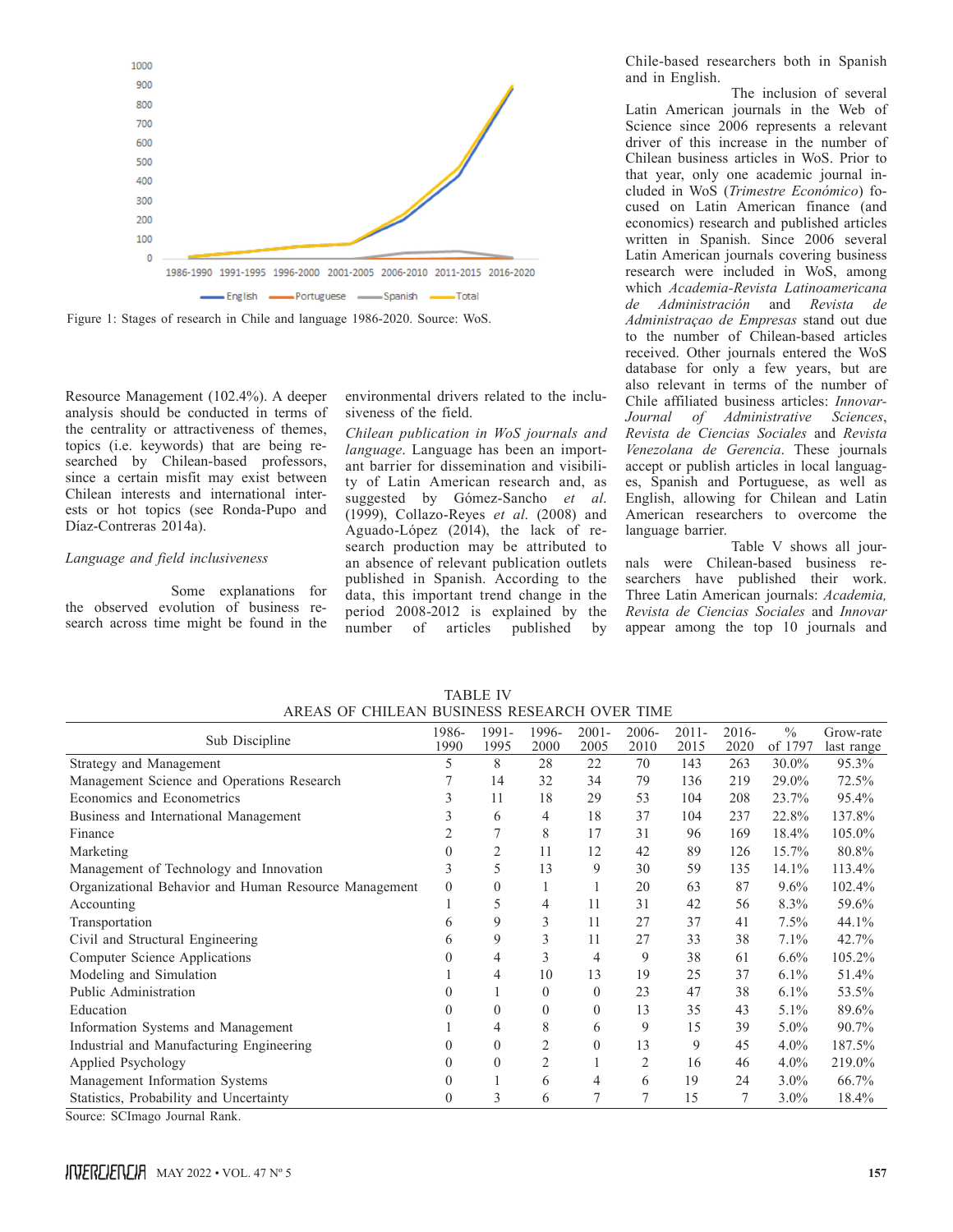with 25 or more articles published. Surprisingly, Brazilian journals are not included in the table, showing a lack of connection of Chilean researchers with the Brazilian research community, a relevant community in the region. Again, language might be a barrier, since Brazilian journals publish a substantial number of articles in Portuguese, thus reducing their influence and readability in Latin America (and other parts of the world).

*Geographical-cultural relevance and journal openness and inclusiveness*. As seen in Table V, key international journals in operations research and management science and modeling appear on the top of the list (*Interfaces, European* 

*Journal of Operational Research, Journal of the Operational Research Society, Operations Research, Management Science*). Among the few general business journals included in the list are the *Journal of Business Research, Journal of Business Ethics, Management Science*. Several insights can be obtained from these results, particularly the importance of the geographical-cultural relevance of articles to be published. While operations research and management science articles tend to focus on modeling and optimization problems, using mathematical methods that can be used to solve problems regardless of the country, geographical location or culture, business articles (i.e.

TABLE V

MAIN ISI JOURNALS PUBLISHING CHILEAN BUSINESS RESEARCH (1988-2012)

| Journal                                                            | Count | $\%$     |
|--------------------------------------------------------------------|-------|----------|
| Academia-Revista Latinoamericana de Administración                 | 78    | 4.34%    |
| Journal of Business Research                                       | 77    | 4.28%    |
| Transportation Research Part B-Methodological                      | 73    | 4.06%    |
| European Journal of Operational Research                           | 49    | 2.73%    |
| Emerging Markets Finance and Trade                                 | 39    | 2.17%    |
| Interfaces                                                         | 35    | 1.95%    |
| Revista de Ciencias Sociales                                       | 32    | 1.78%    |
| Journal of the Operational Research Society                        | 30    | 1.67%    |
| <b>Transportation Science</b>                                      | 27    | 1.50%    |
| Innovar-Revista de Ciencias Administrativas y Sociales             | 25    | 1.39%    |
| Operations Research                                                | 24    | 1.34%    |
| Transportation Research Part E-Logistics and Transportation Review | 23    | 1.28%    |
| Management Science                                                 | 22    | 1.22%    |
| International Transactions in Operational Research                 | 21    | 1.17%    |
| Expert Systems with Applications                                   | 21    | 1.17%    |
| Networks & Spatial Economics                                       | 21    | 1.17%    |
| International Journal of Production Economics                      | 21    | 1.17%    |
| Journal of International Money and Finance                         | 20    | 1.11%    |
| Annals of Operations Research                                      | 20    | 1.11%    |
| Journal of Banking & Finance                                       | 17    | 0.95%    |
| Finance Research Letters                                           | 16    | 0.89%    |
| Journal of Theoretical and Applied Electronic Commerce Research    | 16    | 0.89%    |
| Computers & Operations Research                                    | 16    | 0.89%    |
| <b>Small Business Economics</b>                                    | 15    | 0.83%    |
| International Journal of Production Research                       | 15    | 0.83%    |
| World Bank Economic Review                                         | 15    | 0.83%    |
| RAE-Revista de Administraçao de Empresas                           | 14    | 0.78%    |
| Technological Forecasting and Social Change                        | 13    | 0.72%    |
| Group Decision and Negotiation                                     | 13    | 0.72%    |
| Journal of Business & Industrial Marketing                         | 13    | 0.72%    |
| Journal of Monetary Economics                                      | 11    | 0.61%    |
| Journal of Business Ethics                                         | 11    | 0.61%    |
| International Entrepreneurship and Management Journal              | 10    | $0.56\%$ |
| World Economy                                                      | 10    | $0.56\%$ |
| Omega-International Journal of Management Science                  | 10    | 0.56%    |
| Entrepreneurship Theory and Practice                               | 10    | 0.56%    |
| Journal of Futures Markets                                         | 10    | 0.56%    |
| Others                                                             | 904   | 50.31%   |
| Source: WoS.                                                       |       |          |

marketing, management, accounting, organizational theory, finance, etc.) regularly address problems that need to consider culture, country, consumer or market idiosyncrasies, which make them more difficult to be accepted by international review boards. Also, the lack of replications in business research, compared to other sciences, represent another challenge for publishing in international business journals (Fanelli, 2010; Olavarrieta and Diaz, 2021). Exceptions to this rule are the *Journal of Business Ethics*, since cultures, social norms and legal traditions are linked to values and ethical reasoning and therefore is more open to manuscripts from diverse nationalities (including Latin America), and the *Journal of Business Research*, that has published special Latin America issues on General Business and Strategy.

Although new outlet opportunities exist, mainstream journals remain distant from Latin America. The emergence of Asian countries and markets has attracted more attention from international business journals. Chile-based business researchers are overcoming some of these difficulties, establishing alliances and collaborations with researchers overseas and generating research on broader themes relevant for emerging markets.

#### *Industry level drivers*

*Research industry concentration*. A strong concentration can be observed in the participation of individual authors and institutions in the production of WoS papers. Three institutions participate in 64.9% of the publications (Table VI-A, B), and 20 authors based in Chile participate in 22.9% of the articles. Together (collaboration and concentration) these results suggest that collaboration between institutions, authors, and countries should be actively explored in order to increase research productivity for Chilean institutions and authors.

*Research collaboration strategies: Authors per paper and collaboration with other countries*. Research production can be increased though research collaboration due to different reasons: connection with major research centers, mentoring graduate students, researching central topics, sharing research activities, obtaining grants, combining databases, etc. (Bozerman and Corley, 2004). A simple measure of research collaboration is the number of authors per paper. Table VII presents the count and percentage of papers within each of the five-year periods with a particular number of authors; the number of authors/paper has followed an increasing but not lineal or constant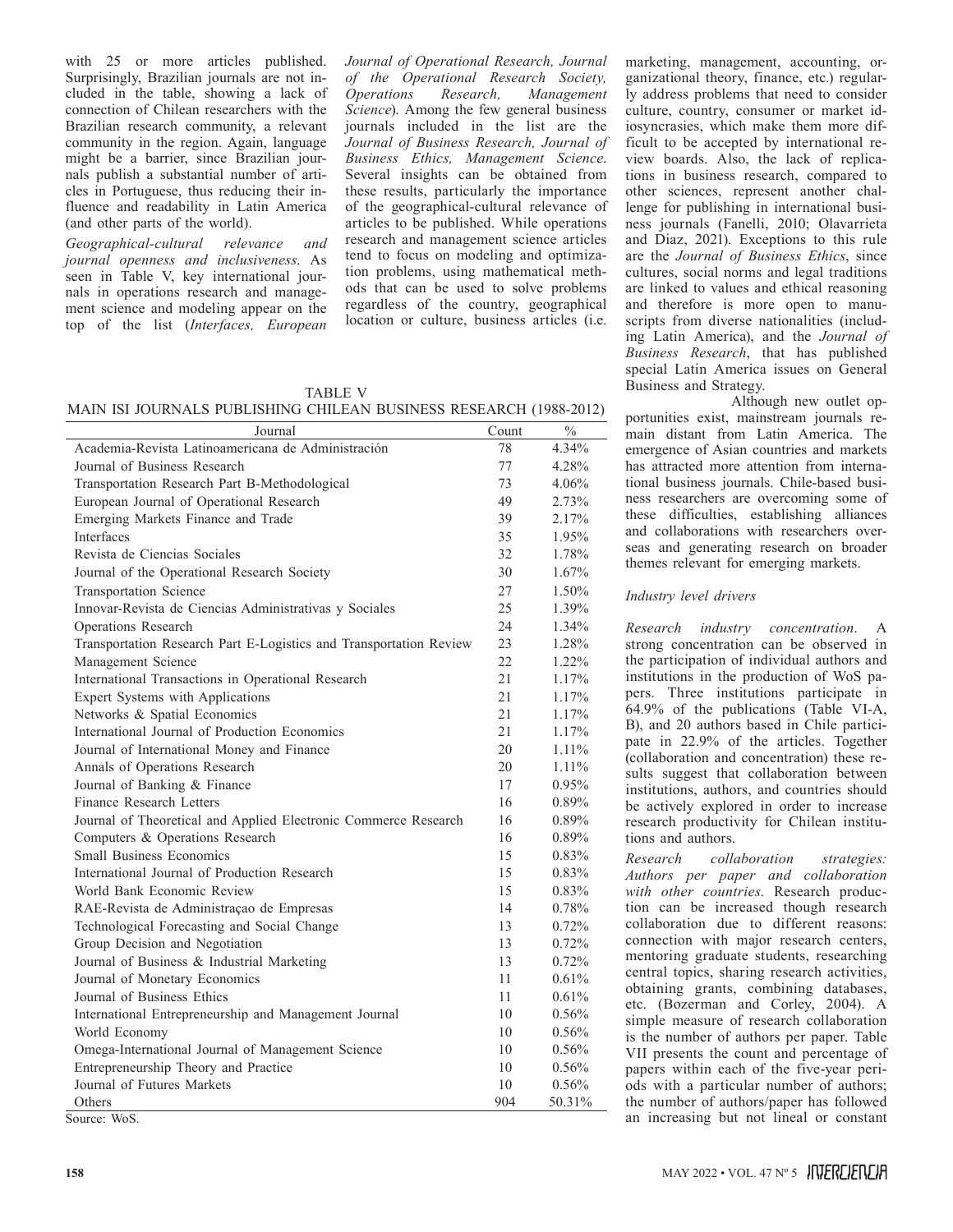|                                                                | TABLE VI-A |  |  |
|----------------------------------------------------------------|------------|--|--|
| CONCENTRATION OF BUSINESS RESEARCH BASED IN CHILE UNIVERSITIES |            |  |  |

| Organization                             | Records | Total count | % of 1797 | Cumulative |
|------------------------------------------|---------|-------------|-----------|------------|
| Universidad de Chile                     | 550     | 4.804       | 30.6%     | 30.6%      |
| Pontificia Universidad Católica de Chile | 378     | 5.020       | 21.0%     | 51.6%      |
| Universidad Adolfo Ibáñez                | 238     | 862         | $13.2\%$  | 649%       |
| Source: WoS.                             |         |             |           |            |

|                                                                | <b>TABLE VI-B</b> |  |  |
|----------------------------------------------------------------|-------------------|--|--|
| CONCENTRATION OF BUSINESS RESEARCH BASED IN CHILE UNIVERSITIES |                   |  |  |

| Researcher (University) | Records | Articles in<br>WoS | % of $1797$ | Cumulative<br>$\%$ |
|-------------------------|---------|--------------------|-------------|--------------------|
| Reasearcher 1 (PUC)     | 36      | 74                 | 2.00%       | 2.00%              |
| Reasearcher 2 (UCH)     | 36      | 97                 | 2.00%       | 4.01%              |
| Reasearcher 3 (UCH)     | 31      | 218                | 1.73%       | 5.73%              |
| Reasearcher 4 (UAI)     | 24      | 33                 | 1.34%       | 7.07%              |
| Reasearcher 5 (UAI)     | 24      | 56                 | 1.34%       | 8.40%              |
| Reasearcher 6 (UDD)     | 23      | 33                 | 1.28%       | 9.68%              |
| Reasearcher 7 (UCH)     | 22      | 93                 | 1.22%       | 10.91%             |
| Reasearcher 8 (PUC)     | 21      | 131                | 1.17%       | 12.08%             |
| Reasearcher 9 (PUC)     | 20      | 24                 | 1.11%       | 13.19%             |
| Reasearcher 10 (UCH)    | 19      | 69                 | 1.06%       | 14.25%             |
| Reasearcher 11 (UCH)    | 19      | 25                 | 1.06%       | 15.30%             |
| Reasearcher 12 (UAI)    | 18      | 31                 | 1.00%       | 16.30%             |
| Reasearcher 13 (UDD)    | 17      | 24                 | 0.95%       | 17.25%             |
| Reasearcher 14 (UCH)    | 16      | 61                 | $0.89\%$    | 18.14%             |
| Reasearcher 15 (UCH)    | 16      | 19                 | 0.89%       | 19.03%             |
| Reasearcher 16 (PUC)    | 15      | 53                 | 0.83%       | 19.87%             |
| Reasearcher 17 (PUC)    | 15      | 18                 | 0.83%       | 20.70%             |
| Reasearcher 18 (UDP)    | 13      | 24                 | 0.72%       | 21.42%             |
| Reasearcher 19 (PUC)    | 13      | 25                 | 0.72%       | 22.15%             |
| Reasearcher 20 (PUC)    | 13      | 15                 | 0.72%       | 22.87%             |

Source: WoS.

trend, but the effect is significant. It went from 1.79 authors/paper in 1986- 1990 to 3.17 in the last period, the average number over 35 years is 2.95 authors. Overall, these results show an increase in research collaboration of Chilean-based business researchers with colleagues.

Another indicator of research collaboration is the association with researchers based in other countries. In Tables VIII-A and B the collaboration patterns of Chilean-based business, business and economics researchers, social sciences and all sciences researchers can be examined. The major partner is the

USA, participating in 20.1% of all papers published in WoS by Chilean-based researchers. Spain is second  $(12.1\%)$  and Germany third (8.4%). In the Business discipline, patterns of collaboration are more intense and concentrated; the major research partner is also the USA, participating in 25.4% of all business papers published in WoS, Spain is second  $(13.6\%)$  and England is third with  $10.1\%$ participation. The top three country partners in the business discipline concentrate 49.2% of participation in these papers vs 40,6% of the top three in all papers published in WoS. However, collaboration with other Latin American researchers in Business is much lower in percentage than in all sciences  $(11\%$  vs  $19.4\%$ ), showing lower levels of integration of Chilean-based researchers with Latin America, and probably stronger links with USA, Spain and England due to higher numbers of doctoral trainees in those countries. These results show an area of opportunity for Chilean researchers to collaborate with Latin American colleagues and leverage their USA contacts and rela-

tive stronger research training.<br>These collaboration trends are noteworthy and should be considered with attention. In fact, collaboration is concentrated with given countries (being English speaking countries the most favored ones). Table VIII-C shows that collaboration with USA-based researchers was 14,3% of the total Chilean papers in business categories between 1986-1990 and 24% between 2016-2020; a similar trend is followed in the case of Spain-based researchers (7,1% in the first period and 17,9% in the last one) and England-based researchers (0% and  $15.1\%$ ).

*Factor conditions*. *The rise of PhD trained faculty critical mass*. A third explanation for the positive change in the publication trend of Chile-based researchers in WoS is the increase in critical

TABLE VII AUTHORS PER PAPER OVER TIME

|                |                     | Year            |                  |                  |                  |                  |                   |                   |            |  |
|----------------|---------------------|-----------------|------------------|------------------|------------------|------------------|-------------------|-------------------|------------|--|
| Authors/paper  |                     | 1986-1990       | 1991-1995        | 1996-2000        | 2001-2005        | 2006-2010        | 2011-2015         | 2016-2020         |            |  |
|                | Average             | 1.79            | 2.11             | 2.74             | 2.54             | 2.61             | 2.91              | 3.17              |            |  |
|                | Count $(\% )$       | $(35.7\%)$      | $(36.1\%)$<br>13 | $(19.4\%)$<br>2  | $(19.7\%)$<br>15 | $(17.8\%)$<br>42 | $(12.2\%)$<br>58  | $(8.4\%)$<br>75   | 220        |  |
| 2              | Count $(\% )$       | $(50.0\%)$      | $(33.3\%)$<br>12 | $(35.5\%)$<br>22 | $(35.5\%)$<br>27 | $(34.3\%)$<br>81 | $(32.4\%)$<br>154 | $(26.9\%)$<br>241 | 544        |  |
| 3              | Count $(\% )$       | $(14.3\%)$      | $7(19.4\%)$      | $(29.0\%)$<br>18 | $(34.2\%)$<br>26 | $(32.2\%)$<br>76 | $(33.2\%)$<br>158 | $(33.9\%)$<br>304 | 591        |  |
| $\overline{4}$ | Count $(\% )$       |                 | 2 $(5.6\%)$      | 5 $(8.1\%)$      | 5 $(6.6\%)$      | $26(11.0\%)$     | $(14.7\%)$<br>70  | 171<br>$(19.1\%)$ | 279        |  |
| 5              | Count $(\% )$       |                 | 2 $(5.6\%)$      | 2 $(3.2\%)$      | $(1.3\%)$        | $7(3.0\%)$       | $(4.6\%)$<br>22   | $(7.2\%)$<br>65   | 99         |  |
| $6-9$          | Count $(\% )$       | 0               | $\Omega$         | 2 $(3.2\%)$      | $(1.3\%)$        | $3(1.3\%)$       | $8(1.7\%)$        | 33 $(3.7\%)$      | 47         |  |
| $10+$          | Count $(\% )$       |                 | $\overline{0}$   | $(1.6\%)$        | $(1.3\%)$        | $(0.4\%)$        | 6 $(1.3\%)$       | $8(0.9\%)$        | 17         |  |
|                | Total count $(\% )$ | $(100\%)$<br>14 | $100\%$<br>36    | $100\%$<br>62    | $(100\%)$<br>76  | $(100\%)$<br>236 | $(100\%)$<br>476  | $897(100\%)$      | 1797(100%) |  |

Source: WoS.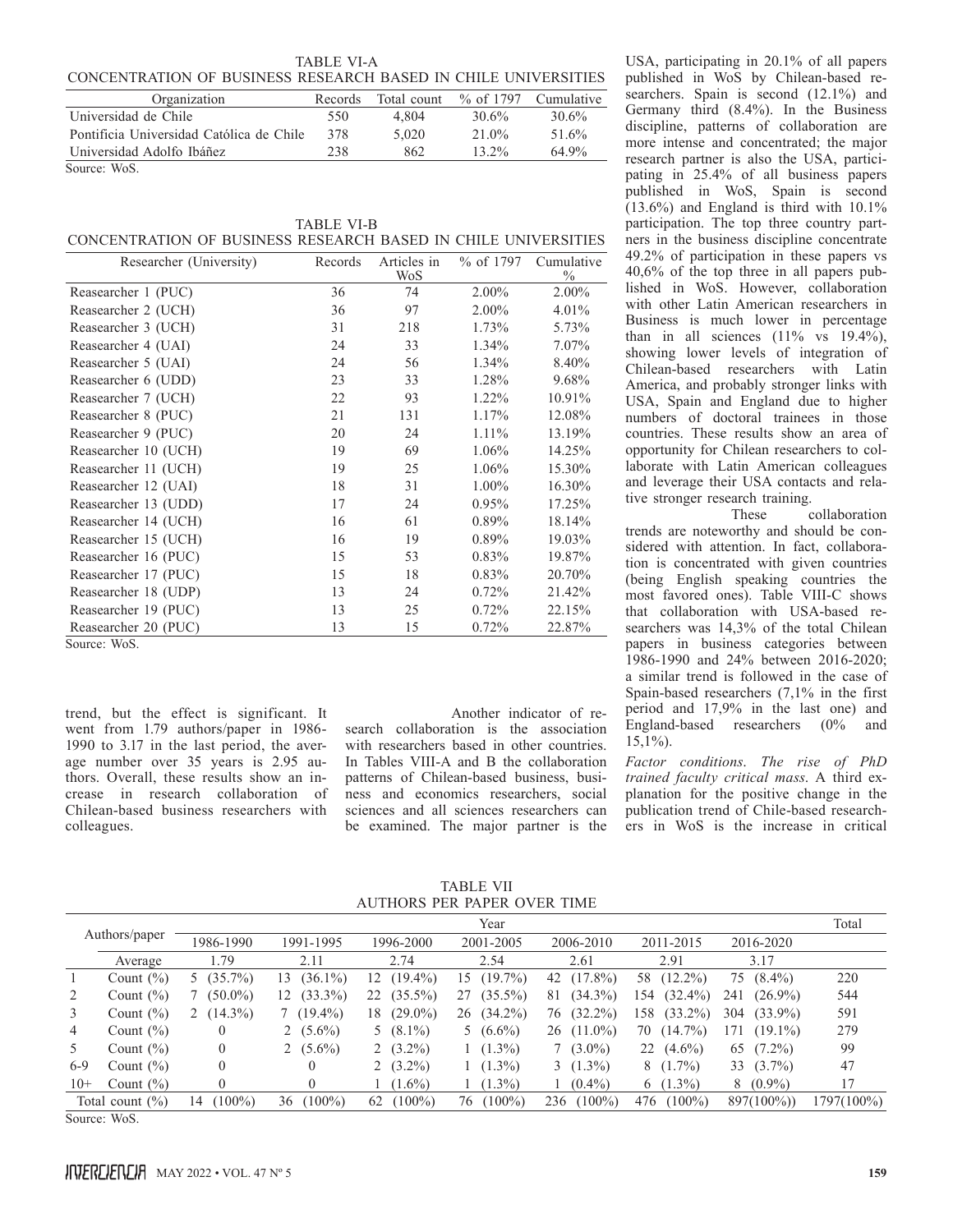#### TABLE VIII RESEARCH COLLABORATION WITH THE CHILE-WORLD AND CHILE-LATIN AMERICA IN BUSINESS 1986-2020 (TOP 10 COUNTRIES OVERALL & TOP 7 LATAM COUNTRIES) VIII-A. PERCENTAGE OF COLLABORATIONS WITH RESEARCHERS OVERSEAS BY AREA

|             | VIII-A. PERUENTAUE UP UULLADURAITUNS.<br>WITH NESEANCHENS OVENSEAS DT ANEA |               |             |            |          |               |        |               |               |         |          |  |
|-------------|----------------------------------------------------------------------------|---------------|-------------|------------|----------|---------------|--------|---------------|---------------|---------|----------|--|
|             | <b>Business</b>                                                            |               |             | Bus & Econ |          | <b>SSCI</b>   |        |               | <b>WoS</b>    |         |          |  |
| Country     | n                                                                          | $\frac{0}{0}$ | Country     | n          | $\%$     | Country       | n      | $\frac{0}{0}$ | Country       | n       | $\%$     |  |
| Total Chile | 1.797                                                                      | 100.00%       | Total Chile | 4,061      | 100.00%  | Total Chile   | 20,797 | 100.00%       | Total Chile   | 175.813 | 100.00%  |  |
| <b>USA</b>  | 457                                                                        | 25.43%        | <b>USA</b>  | 995        | 24.50%   | <b>USA</b>    | 4,140  | 19.91%        | <b>USA</b>    | 35,343  | 20.10%   |  |
| Spain       | 245                                                                        | 13.63%        | Spain       | 405        | 9.97%    | Spain         | 3,061  | 14.72%        | Spain         | 21,295  | 12.11%   |  |
| England     | 182                                                                        | 10.13%        | England     | 324        | 7.98%    | England       | 1,721  | 8.28%         | Germany       | 14,784  | 8.41%    |  |
| Top 3       |                                                                            | 49.19%        | Top 3       | 1,724      | 42.45%   | Top 3         | 8,922  | 42.90%        | Top 3         | 71,422  | 40.62%   |  |
| Canada      | 78                                                                         | 4.34%         | Canada      | 138        | 3.40%    | Australia     | 854    | $4.11\%$      | France        | 13,705  | 7.80%    |  |
| Australia   | 76                                                                         | 4.23%         | Australia   | 119        | 2.93%    | Argentina     | 852    | $4.10\%$      | England       | 13,444  | $7.65\%$ |  |
| France      | 59                                                                         | 3.28%         | France      | 107        | $2.63\%$ | <b>Brazil</b> | 831    | $4.00\%$      | <b>Brazil</b> | 10,508  | 5.98%    |  |
| Argentina   | 53                                                                         | 2.95%         | Germany     | 104        | 2.56%    | Germany       | 810    | 3.89%         | Italy         | 9130    | 5.19%    |  |
| Germany     | 51                                                                         | 2.84%         | Argentina   | 96         | 2.36%    | Canada        | 775    | $3.73\%$      | Argentina     | 8418    | 4.79%    |  |
| Mexico      | 44                                                                         | 2.45%         | Brazil      | 88         | 2.17%    | Colombia      | 718    | 3.45%         | Canada        | 8187    | 4.66%    |  |
| Netherlands | 43                                                                         | 2.39%         | Italy       | 81         | 1.99%    | France        | 657    | 3.16%         | Australia     | 7655    | 4.35%    |  |
| Top $10$    | 1.288                                                                      | 71.68%        | Top $10$    | 2.457      | 60.50%   | Top $10$      | 14.419 | 69.33%        | Top $10$      | 142.469 | 81.03%   |  |

VIII-B. PERCENTAGE OF COLLABORATIONS WITH RESEARCHERS IN LATIN AMERICA BY AREA

|             | <b>Business</b> |            |             | Bus & Econ |               |                  | <b>SSCI</b> |            |                 | WoS     |          |
|-------------|-----------------|------------|-------------|------------|---------------|------------------|-------------|------------|-----------------|---------|----------|
| Country     | n               | $\%$       | Country     | n          | $\%$          | Country          | n           | $\%$       | Country         | n       | $\%$     |
| Total Chile | 1,797           | $100.00\%$ | Total Chile | 4,061      | 100.00%       | Total Chile      | 20,797      | $100.00\%$ | Total Chile     | 175,813 | 100.00%  |
| Argentina   | 53              | 2.95%      | Argentina   | 96         | 2.36%         | Argentina        | 852         | $4.10\%$   | Brazil          | 10,508  | 5.98%    |
| Mexico      | 44              | 2.45%      | Brazil      | 88         | $2.17\%$      | <b>Brazil</b>    | 831         | $4.00\%$   | Argentina       | 8,418   | 4.79%    |
| Brazil      | 40              | $2.23\%$   | Mexico      | 79         | $1.95\%$      | Colombia         | 718         |            | $3.45\%$ Mexico | 5,442   | $3.10\%$ |
| Colombia    | 32              | 1.78%      | Colombia    | 71         | $1.75\%$      | Mexico           | 606         | $2.91\%$   | Colombia        | 4.974   | 2.83%    |
| Peru        | 19              | $1.06\%$   | Peru        | 40         | $0.98\%$ Peru |                  | 330         | 1.59% Peru |                 | 1.988   | $1.13\%$ |
| Ecuador     | 5               | $0.28\%$   | Uruguay     | 18         |               | $0.44\%$ Uruguay | 176         | $0.85\%$   | Uruguay         | 1.477   | 0.84%    |
| Bolivia     | 4               | $0.22\%$   | Costa Rica  | 14         | $0.34\%$      | Ecuador          | 166         | $0.80\%$   | Ecuador         | 1.206   | 0.69%    |
| Top 7       | 197             | 10.96%     | Top 7       | 406        | $10.00\%$     | Top 7            | 3.679       | 17.69%     | Top 7           | 34,013  | 19.35%   |

Source: WoS.

TABLE VIII-C

|  | RESEARCH COLLABORATION WITH THE CHILEAN-BASED RESEARCH IN BUSINESS BY YEAR RANGES |
|--|-----------------------------------------------------------------------------------|
|  |                                                                                   |

| Country    | 1986-1990    | 1991-1995        | 1996-2000        | 2001-2005    | 2006-2010        | 2011-2015        | 2016-2020         |
|------------|--------------|------------------|------------------|--------------|------------------|------------------|-------------------|
| Chile      |              | 36               |                  |              | 236              | 476              | 897               |
| <b>USA</b> | 2 $(14.3\%)$ | $(38.9\%)$<br>14 | $(46,8\%)$<br>29 | $22(28,9\%)$ | $(24.2\%)$<br>57 | $118(24,8\%)$    | $215(24.0\%)$     |
| Spain      | $(7.1\%)$    | 2 $(5.6\%)$      | $(1.6\%)$        | 4 $(5.3\%)$  | 15(6,4%)         | $(12,8\%)$<br>61 | 161 (17,9%)       |
| England    |              |                  | $(3.2\%)$        | $7(9,2\%)$   | $9(3,8\%)$       | 29 $(6.1\%)$     | $(15,1\%)$<br>135 |

mass of PhD-trained professors in Chilean business schools. As stated by Kunc (2009) and Tiffin and Kunc (2008), Latin American business schools faced a critical need of new PhD trained professors. Some countries in the region (Chile among them) started addressing this issue earlier on (late 1990s). Due to Chilean public policies, competition, and accreditation pressures, several Chilean business schools have been upgrading their faculty, with larger percentages of professors in research-oriented tenure tracks. In América Economía (2015) ranking of Latin American business schools, six of the top 20 schools are based in Chile,

with relative stronger faculty and research productivity scores.

Institutions that hire larger percentages of PhD trained faculty allocate more resources to research and develop a more research-oriented culture. Also, individuals that have doctoral training and regularly come from overseas institutions (given the lack of doctoral programs in the region) have shown larger proactiveness and are more equipped for nurturing international research networks. In particular, we compared the participation of PhD-trained fulltime academics (FTA) in the three institutions with higher productivity (UCH, PUC, UAI) and other

universities with similar overall faculty size levels (Table IX). Figure 2 shows the evolution of the percentage of FTA with PhD degree of these three institutions compared to the mean of their peers between the years 2011-2020. Overall, these three institutions have faculty bodies with over 50% of PhD trained faculty, compared to an average in peer institutions of  $~20\%$ .

*Related industries: Accreditation and journal publishing industry*. As suggested by the competitiveness theory, the presence of relevant related industries may have a positive influence on the faster development of an industry. In the case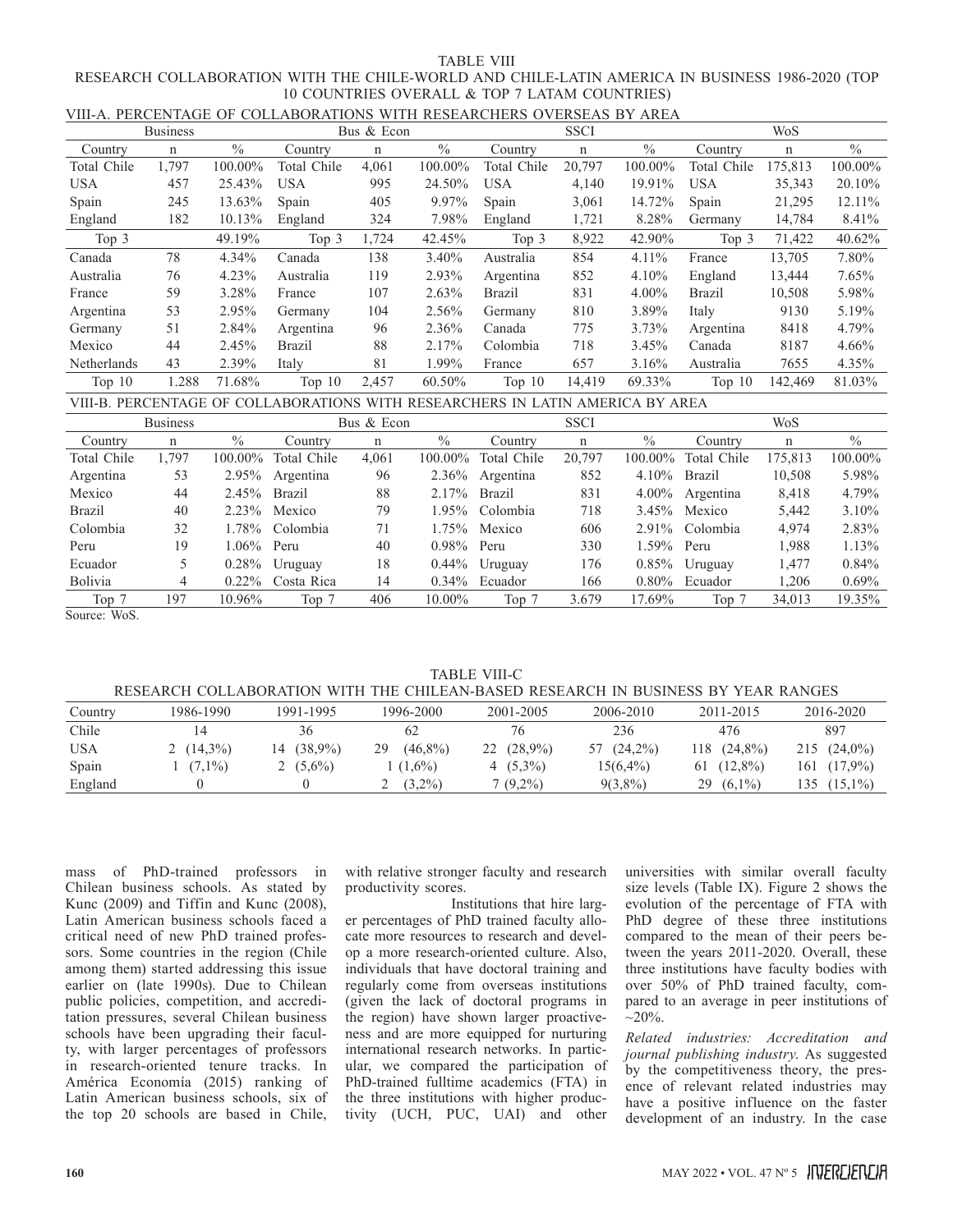TABLE IX PERCENTAGE OF FULL TIME ACADEMICS WITH PHD BY UNIVERSITY

| Institutions                                                                                  | 2011     | 2012        | 2013  | 2014              | 2015 | 2016 | 2017 | 2018                                             | 2019        | 2020     |
|-----------------------------------------------------------------------------------------------|----------|-------------|-------|-------------------|------|------|------|--------------------------------------------------|-------------|----------|
| University of Chile (UCH)                                                                     | $40.4\%$ | 44.6%       | 46.8% | 48.9%             |      |      |      | 49.5% 50.5% 50.9% 52.3% 53.7%                    |             | 53.5%    |
| Pontifical Catholic University of Chile (PUC) 41.8% 43.0% 42.5% 45.5% 45.3% 45.9% 46.3% 47.2% |          |             |       |                   |      |      |      |                                                  | 48.0%       | 48.5%    |
| University Adolfo Ibáñez (UAI)                                                                |          | 37.2% 39.3% |       |                   |      |      |      | 44.0\% 43.1\% 45.3\% 60.7\% 50.8\% 50.7\% 53.6\% |             | $61.4\%$ |
| Mean other universities                                                                       | 14.8%    | $16.4\%$    |       | $17.0\%$ $17.7\%$ |      |      |      | $18.5\%$ $19.0\%$ $21.5\%$ $24.2\%$              | 26.6% 27.6% |          |

Source: Higher Education Information Service (SIES, in Spanish).



Figure 2: Percentage of full time academics with PhD by university. Source: Higher Education Information Service (SIES, in Spanish).

of the Chilean Business School industry, several new private competitors appeared in the 80s due to new regulation generated competition in the higher education industry. This competition, as in other Latin American nations, combined with a growing demand for managers and business specialists made the key players in the Chilean industry look for ways to differentiate and strengthen their competitive advantages. They choose early on for international accreditation agencies (AACSB, AMBA and EQUIS) to 'certify' the superior and global quality of their offerings. International accreditation was more relevant than national accreditation, particularly for master and MBA programs, generating earlier on an emphasis on academically qualified (PhD trained) faculty and the move from a pure teaching orientation to a more balanced or research-prone strategy. National accreditation also played a role but there was not a unique certification board and some of the international standards had to be adopted. The Chilean publishing industry played a bipolar role in the development of business research in the country; during the 70s and 80s it was the main

outlet for Chilean business research and journals published by the main Chilean business schools were very prestigious in the region. National scientific and international bodies recognized those outlets. Increasingly though, during the 2000s the emphasis on international publications by top schools and national agencies started to dilute the value of publication in Chilean journals and led local researchers to focus on international journals. A more balanced perspective, valuing published work in international journals with a stronger national journal system, like Brazil or Colombia. might generate an even larger number of publications, a more inclusive system relevant to local stakeholders, and reduce concentration.

#### *Impact of Research and Citations*

Research productivity can be assessed from a 'product count' perspective, but also from an 'impact' perspective. Research impact can be assessed in terms of its use for new technologies and methods, or in terms of its use in classroom and teaching, and other important uses. In scientific disciplines, impact

is regularly assessed more narrowly, looking at the influence of the research piece on other research or scientific articles. It is measured through citation counts per article, adjusted by time, discipline, etc. Citations can be used as one general indicator of research impact, and we include it in this analysis but there are several limitations of this single-dimension assessment of research impact, since it leaves out other important impact dimensions (student training, business practice, new technologies), is affected by discipline size, by language, by visibility of journals, by topic centrality, and by international research collaboration (see Ronda-Pupo and Díaz-Contrears 2014a, b; Ronda-Pupo *et al*., 2015, for recent empirical articles on Latin American management research). The average citation count per paper in the present sample is 19.2 but the variance is very large, 14% receive no citations and only 40% of papers have 10 or more. Publication in journals with high visibility variance is one explanation for these results and age of the paper can be another potential explanation. However, citation variance can also be explained by the language used. English-written papers get 20.1 cites compared to only 2.1 for Spanish-written papers. An analysis of variance was performed to test this hypothesis, using only papers published from 2006 to 2020 in order to control for potential age bias (as explained earlier, before 2006 most Chilean papers were published in English, and this may artificially inflate the cites per year for English-written papers given a higher longevity). In Table X it can be observed that from 2006 to 2020, 1,604 papers were published by Chilean-based business researchers, and the average cites per paper is 14.5. However, the mean for English-written papers is 15.2, impressively higher than the mean for Spanishwritten papers  $(2.1, p=0.000)$ .

Since ISI indexed Latin American journals are relatively new and less known, visibility can be very low, and the language hypothesis might in fact combine three different explanatory factors: language, journal awareness and visibility, and topic centrality/country relevance.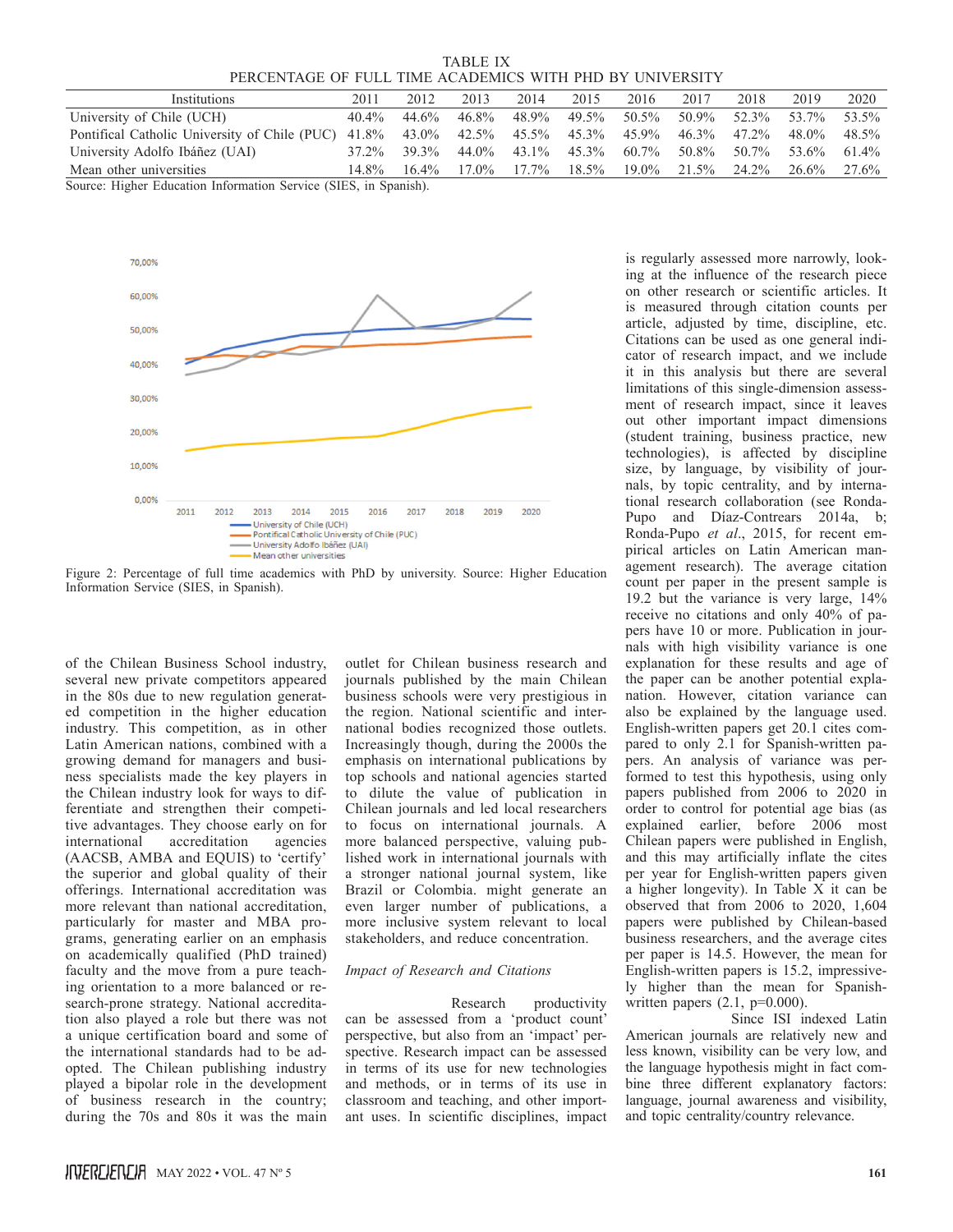|                                |                                                              | $1$ ADLE $\lambda$ |             |            |      |  |  |  |  |  |
|--------------------------------|--------------------------------------------------------------|--------------------|-------------|------------|------|--|--|--|--|--|
|                                | CITATION MEANS (YEARLY AVERAGE) OF CHILEAN PAPERS WRITTEN IN |                    |             |            |      |  |  |  |  |  |
| ENGLISH VS SPANISH (2006-2020) |                                                              |                    |             |            |      |  |  |  |  |  |
|                                |                                                              | Mean               | Std. dev.   | Std. error |      |  |  |  |  |  |
| Spanish                        | 80                                                           | 2.11               | 3.894       | 0.435      |      |  |  |  |  |  |
| English                        | 1524                                                         | 15.18              | 26.889      | 0.689      |      |  |  |  |  |  |
| Total                          | 1604                                                         | 14.52              | 26.378      | 0.659      |      |  |  |  |  |  |
|                                | Sum of squares                                               | df                 | Mean square | F          | Sig. |  |  |  |  |  |

Between groups 12972,496 12972,496 18,852 0

Within groups 1102355,507 1602 688,112

Total 1115328,002 1603

TABLE X

Source: SPSS results.

#### **Discussion and Implications**

Chilean business research has experienced interesting developments during the last 35 years. By observing the publications in ISI (WoS), a steady increase in research production can be observed over time, totaling 1,797 papers from 1986 to 2020. The numbers are low but are explained by a very low production in the first 20 years. This is also true for all Latin America: only 1.9% of total business research (in WoS) during the last 35 years has been published by Latin American researchers. However, for Chile, business research trends in ISI are positive. The rate of growth has been particularly steep in the last five years, when 897 research pieces (almost 50% of all publications) have been published in ISI journals. This change in trend is partially explained by several institution-specific, country-specific and external factors. For example, the acceptance of four newer Latin American business-related journals in WoS has been a relevant external factor. These new journals have helped Chilean and Latin American researchers in two major ways: by accepting manuscripts written in Spanish (or Portuguese) and by being more receptive of research topics and data sets more relevant to local research communities. However, fostering business research quantity and quality in Latin America involves joint efforts of research institutions and country scientific authorities and academic communities.

In the following paragraphs we explore these challenges for both country-level scientific and research promotion bodies and for institutional (e.g. Business School) strategies. We believe that these policy implications are relevant for most Latin American and developing countries interested in promoting Business Research. Business Research is related to innovation and gross product growth (Olavarrieta and Villena 2014) and promoting it is a relevant element for a country´s competitiveness strategy. Also, we believe that these ideas can also be used to promote research in other social sciences, where Latin American research is lacking.

## *Challenges for country-level business research promotion policies*

Promotion of research in specific disciplines must consider the realities and particularities of each discipline. While business and economics are regularly included within the Social Sciences, they have realities, research traditions, and competitive structures that are different than other disciplines like sociology, psychology or political science. For example, the faculty base of different disciplines may vary in terms of the percentage of doctoral training and therefore the need to promote doctoral studies or local doctoral programs may be more relevant in some disciplines than in others. In Chile, for example, despite the lack of doctoral-trained business faculty, the Chilean National Graduate Scholarship Program has specifically 'banned' the possibility to obtain scholarships for graduate studies (master level) in business disciplines, arguing that such degrees are valued by the market, and therefore they might be financed by private funds. This policy has prevented more students to get into Master of Sciences/Arts programs in business that are the first-level years of many doctoral programs. However, master's in economics, operational research and information systems, disciplines regularly taught in Business Schools, are not included in the prohibitions, with a relative abundance in those areas.

Disciplines have their own traditions and should be considered by national scientific bodies, particularly by those in charge of scientific funds, grants, and other research promotion activities. In Chile the *Agencia Nacional de Investigación y Desarrollo* (ANID;

formerly CONICYT) is in charge of grating research funds, graduate scholarships for national and international master/doctoral studies, and for assessing journals on behalf of SciELO. The agency works with external advisory academic committees for different academic disciplines. In the case of business and economics, they share one of these committees, which has had a stronger presence of economics professors in the last 20 years. Despite some similarities, business and economics followed different paths in terms of their research traditions, that have generated undesired effects for business disciplines. For instance, until 2021 no Chilean business journal has been granted SciELO status, despite many trials by existing local journals; research grants are not allocated proportionally to the amount of teaching and students served, with Economics being overrepresented (an author review of the projects allocated to Economics is over 50% of the total, while in Chile only five out of 49 institutions offer a major in Economics). One of the potential reasons for this bias is the definition a single-indicator rule for assessing research projects based on the Article Influence Score (AIS) of the authors. As discussed by Olavarrieta (2022), AIS scores are substantially higher for Economics journals compared to Business journals, given the heavier weights assigned to centrality in science, age and quantitative orientation by the computation algorithm. National scientific agencies should be aware of these differences between disciplines in order to facilitate research in business.

Institutional accreditation standards and regulations might be another important factor to motivate business research production increases. Fleet *et al*. (2014), for example, in their empirical study of quantitative determinants of institutional accreditation in Chile, did not include research production (quality or quantity) since "in Chile only a fraction of the universities performs research and opt to get accredited in that area", thus negatively affecting the interest of university boards and administrators to promote research in the<br>university and business schools. university and business schools. Interestingly, business-specific international accreditations (AMBA, AACSB, EQUIS) and public rankings can be an important external control mechanism to promote business research. The América Economía (2015) ranking of Business Schools assigns an important weight (14%) to the research production and 30% to academic strength (faculty qualifications and size) for computing the ranking, and has encouraged Chilean business schools to promote research.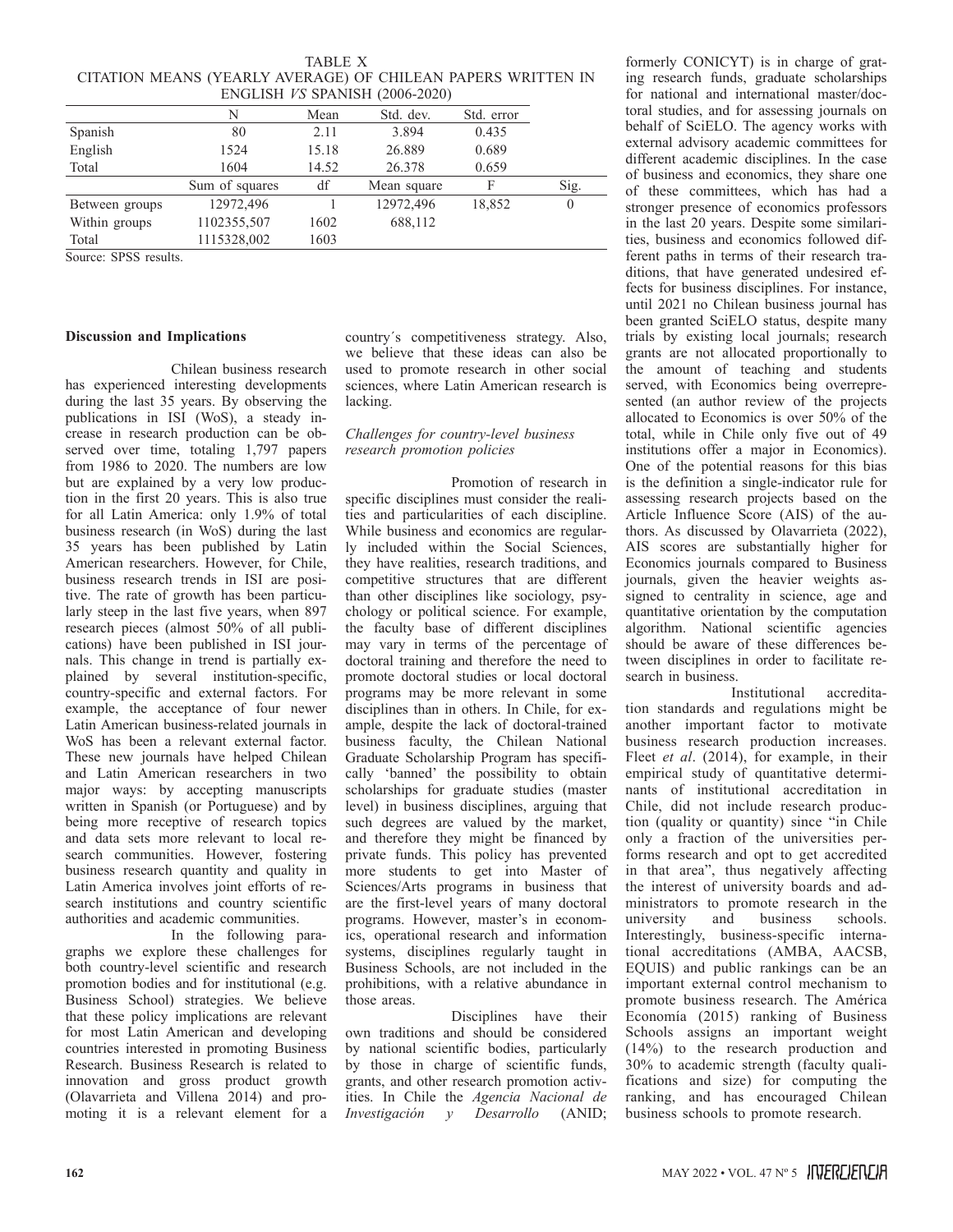## *The need for more doctoral programs and research promotion*

Another factor that may impact the business research environment in Chile in the future is the launch of quality doctoral programs in Business (Tiffin and Kunc 2008). Three major national universities (U. of Chile, U. Adolfo Ibáñez and U. of Santiago) are offering PhDs in business. Today, the impact is starting to show up in conferences and publications, and we expect it to increase, as newer initiatives are needed to increase the critical mass of doctoral students and mentor communities in Chile.

Research promotion is critical for increasing research promotion and Chilean business schools and scientific bodies have a large responsibility for providing structural conditions that nurture and promote research. Despite the growing trend of Chilean business research production, it is rather concentrated: 20 professors concentrate 22.9% of the articles, and three institutions concentrate 64.9% of publications.

## *The need for stronger Chilean and Latin American indexed journals*

Despite the fact that Chile is by far the most productive country (per million inhabitants) in terms of research publications in Business in Latin America, it is surprising that it did not have a WoS indexed journal until recently (the *Journal of Theoretical and Applied Electronic Research*, with a very particular scope, was included in 2017). Chilean researchers collaborate with most international and Latin American business journals, but they do not have one journal of their own. This is not the case in other sciences, where several Chilean based journals are in WoS. While the positioning and international relevance of Latinoamerican and Iberoamerican journals in international databases (WOS and Scopus) is still low (Aguado-López *et al*., 2014), challenges for Chilean business researchers might be stronger compared to Brazilian researchers, for example, who have several WoS indexed business and management journals.

Schools, school administrators, research policy groups and governmental agencies may have responsibility in the fragmentation and lack of incentives to publish in those outlets. Chilean business journals (*Estudios de Administración, Multidisciplinary Business Review, Panorama Socioeconómico, Horizontes Empresariales*, etc.) should improve communication strategies, web and social media visibility, and focus more on indexing criteria that point towards both content and editorial process qualities. Some of these journals have a reasonable reputation in Ibero-America (Ruiz-Torres *et al*., 2012), and can develop from a good starting point. Google scholar is another opportunity to improve visibility. Also, Chilean journals should promote special issues on hot topics outside Chile, bringing newer collaborators from outside the region.

## *National research and science agency policies*

ANID, the national agency for science and research promotion, should also take into consideration these findings. From one perspective it seems that research promotion policies that have favored publication in international journals have produced relevant results in terms of research productivitiy for the Chilean business research community. On the negative side, there is a marked concentration in terms of universities and scholars, and subdisciplines, that need to be corrected. In particular, the ANID economics and business research group should take these insights into consideration when establishing norms and criteria for granting national research grants. Currently, only researchers who have published recently in international journals with high article influence scores are likely to obtain these funds. Chilean business schools should promote collaboration and include incentives to promote local journals while stimulating aiming at reputable international journals. In the long run, this is the dominant strategy to follow.

## *Challenges for business school strategies*

*Faculty mix and development*. At the business school level, faculty hiring and development strategies that combine practitioner professors with a higher percentage of PhD professors are needed. Increasing PhD ratios in the faculty, however, is not enough, since professors follow incentives and preferences. Teaching incentives and financial models of today's business schools pose a key challenge to faculty hiring and development strategies. This trend is difficult to change, particularly due to the existing lack of funding for business research from the State and from enterprises. Therefore, faculty selection, hiring, and socialization procedures should carefully consider and assess *a priori* skills and preferences of new PhD trained faculty. When critical masses are not easily reached, business schools should collaborate. One such collaboration instances is ASFAE (Chilean Association of Business Schools) which

year to year organizes an annual research conference (ENEFA) and doctoral/master consortiums.

## *Research collaboration, the language factor and Latin American integration*

Publishing in Spanish reduces visibility and impact by several times. Therefore, business researchers in Chile should aim to publish in English, regardless whether they publish in international or Latin-American journals. One successful strategy appears to be collaboration with researchers in English-speaking countries. Overall, Chilean collaboration with USA and UK is present in more than 35% of the papers. Other opportunities for collaboration exist with Australia, New Zealand, Canada, Hong Kong, Singapore, and other English-speaking nations. Chilean based business researchers can exploit their contacts with USA researchers by increasing their collaboration with Latin American countries when it is particularly low. Combining databases and samples, performing multinational replication studies, looking at cultural or institutional differences (or similarities) across Latin countries or emerging countries, represents an important avenue for increasing research publication production and impact. As suggested by Nicholls-Nixon *et al*. (2011) for the Management discipline, research opportunities exist at different levels of analysis: country/regional, inter organizational, organizational and individual levels, each offering grounds for collaboration between business researchers from different Latin American countries. The research efforts should consider how to insert themselves, contributing, advancing, contrasting existing research streams in the English-based journals.

## *Other implications*

Many of the above implications at the country and business school level for Chilean institutions can be relevant in other Latin American settings. Most of the learnings of studying the Chilean case in the last 35 years of business research production, can be used in the promotion of research in countries with lower *per capita* productivity. Three main considerations should be made. First, countries and institutions maybe in different stages of business research development and therefore some of the implications should be adapted to the particular level. Countries and institutions that are at the embryonic stages need to take a longterm perspective for both developing and investing in the necessary resources and for promoting the need behaviors in the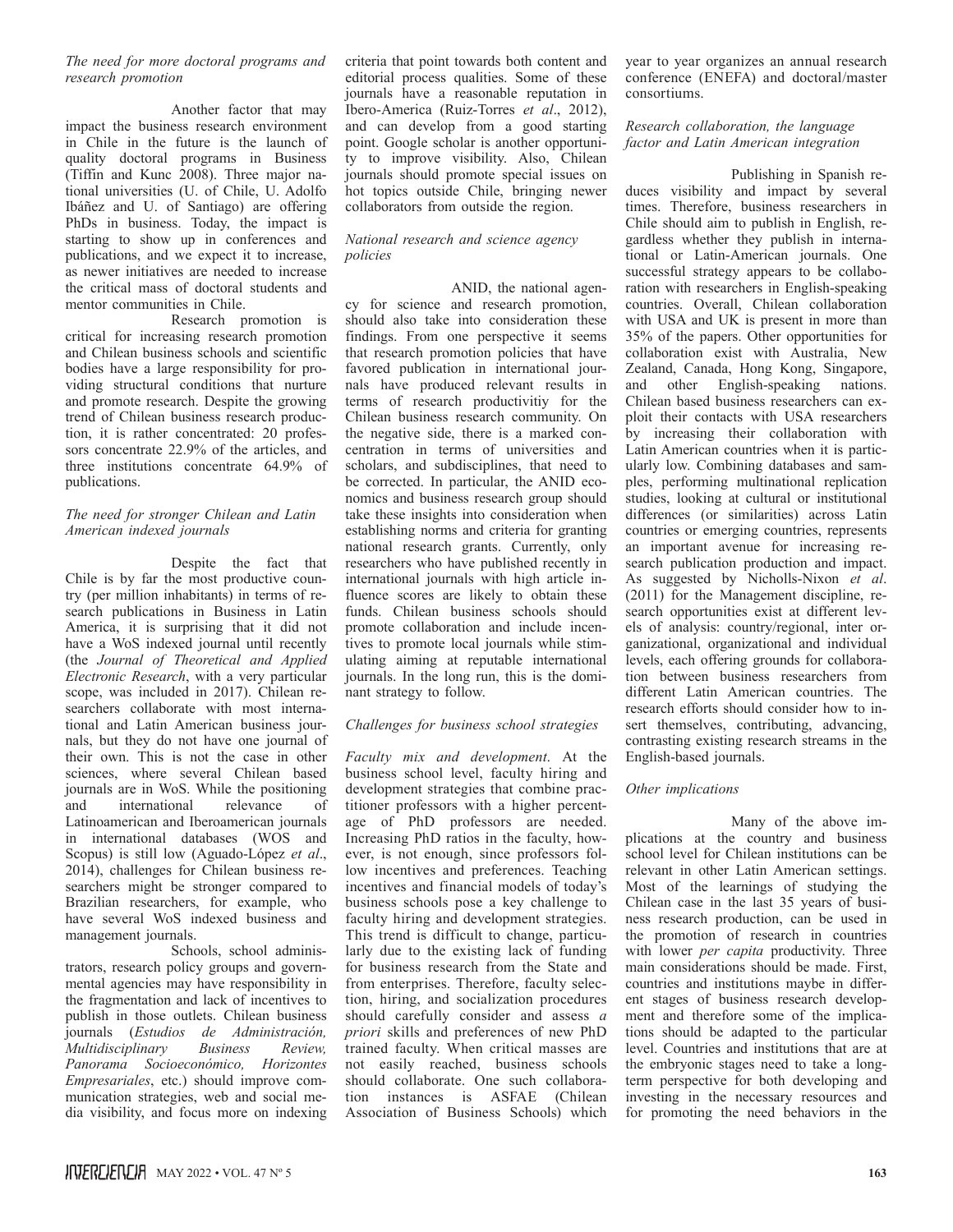existing faculty and student populations. Second, the objectives of different countries might be different and should be considered. Even now, there is a relevant discussion in science, and in business science in particular, regarding the needed relevance and impact of business research, and how it might impact their communities. Research that is consumed and demanded by local entrepreneurs, regulatory agencies, and managers might be more relevant, and more applauded also by external business school stakeholders, and should be considered in this adaptation. Finally, there is always the issue of available resources and trade-offs. Countries and institutions have limited resources to deploy to different activities and goals including teaching, and long-life learning. Countries and institutions need to be realistic in how to combine or use resources for research purposes, considering the previous point, by promoting investigations that impact in their communities and driving support and funding from those served communities.

Future research may also need to consider the interaction of these organizational and environmental drivers with the individual-level drivers of research productivity.

#### **REFERENCES**

- Al-Washali T, Sharma S, Al-Nozaily F, Haidera América Economía (2015) Ránking MBA 2015: conozca las mejores escuelas de negocios de América Latina. http://rankings.americaeconomia.com/mba2015/reportaje/
- Afzal, Lawrey, Gope (2019) Understanding national innovation systems (NIS) using Porter´s diamond model (PDM) of competitiveness in ASEAN-O5. *Competit. Rev. 29*: 336-355. doi.org/10.1108/CR-12-2017-0088
- Aguado-López E, Becerril-García A, Leal Arriola Martínez-Domínguez ND (2014) Iberoamérica en la ciencia de corriente principal (Thomson Reuters/SCOPUS): Una Región Fragmentada. *Interciencia 39*: 570-579.
- Bozeman B, Corley E (2004) Scientists' collaboration strategies: Implications for scientific

and technical human capital. *Res. Policy 33*: 599-616.

- Collazo-Reyes F, Luna-Morales ME, Russell JM, Pérez-Angón MA (2008) Publication and citation patterns of Latin American and Caribbean journals in the SCI and SSCI from 1995 to 2004. *Scientometrics 75*: 145-161.
- Fanelli, D. (2010) "Positive" results increase down the hierarchy of the sciences. *PloS ONE 5*. https://doi.org/10.1371/journal. pone.0010068
- Fleet N, Pedraja Rejas L, Rodríguez Ponce E (2014) Acreditación institucional y factores de la calidad universitaria en Chile. *Interciencia 39*: 450-457.
- Garfield E (1955) Citation indexes for science: A new dimension in documentation through association of ideas. *Science 123*(3159): 108-111.
- Gómez-Sancho I, Moreno L, Fernandez MT (1999) Influence of Latin American journals coverage by international *Scientometrics 46*: 443-456. doi.org/10.1007/ BF02459603
- Harzing A, Giroud, A (2014) The comparative advantage of nations: An application to academia. *J. Infometr. 8*: 29-42.
- Koljatic, M.; Silva, M (2001a) The international production productivity of Latin American countries in the economics and business administration fields. *Scientometrics 51*: 381-394.
- Koljatic, M.; Silva, M (2001b) Authorship characteristics of Latin American publications in economics and business administration: An exploratory assessment. *AbAnte 4*: 83-94.
- Krauskopf M, Vera MI (1997) Assessment of scientific profiles and capabilities of Ph.D. programs in Chile: A Scientometric Approach. *Scientometrics 40*: 569-577.
- Kunc M (2009) A survey of Management Ph.D. programmes in Latin America. *Int. J. Manag. Educ. 3*: 82-103.
- Nicholls-Nixon CL, Davila Castilla JA, Sanchez-García J, Rivera Pesquera M (2011) Latin American management research: review, synthesis, and extension. *J. Manag. 37*: 1178-1227.
- Olavarrieta S (2022) Using single impact metrics to assess research in business and economics: Why institutions should use multi-criteria systems for assessing research. *J. Econ. Fin. Admin. Sci.* (ahead of print) doi.org/10.1108/ JEFAS-04-2021-0033
- Olavarrieta S, Diaz D (2021) The strong need for extended research and replications in Latin American and emerging countries. *J. Bus. Res. 127*: 384-388. doi.org/10.1016/j.jbusres.2021.01.021. 2021.
- Olavarrieta, S.; Villena, M. (2014). Innovation and business research in Latin America: An overview. *J. Bus. Res. 67*: 489-497.
- Porter ME (1990) *The Competitive Advantage of Nations*. Free Press. New York, USA. 875 pp.
- Rodriguez-Ponce E (2007) Knowledge management and organizational performance: An empirical study in public institutions. *Interciencia 32*: 820-826.
- Ronda-Pupo G, Díaz-Contreras C (2014a) Chile: A critical look to research on management in Latin america over the last 25 years. *Ingeniare 22*: 305-307.
- Ronda-Pupo G, Díaz-Contreras C (2014b) Relación del impacto de los artículos latinoamericanos sobre gerencia con el idioma que aparecen publicados. *Interciencia 39*: 620-627.
- Ronda-Pupo G, Díaz-Contreras C, Ronda-Velasquez G, Ronda-Pupo JC (2015) The role of academic collaboration in the impact of Latin-American research on management. *Scientometrics 102*: 1435-1454.
- Ryazanova O, Jaskiene J (2022) Managing individual research productivity in academic organizations: A review of the evidence and a path forward. *Res. Policy 51*(2). doi: 10.1016/j.respol.2021.104448
- Ryazanova O, Mcnanara P (2016) Socialization and proactive behavior: Multilevel exploration of research productivity drivers in U.S. business schools. Acad. Manag. Learn. Educ. 15: 525-548. doi:10.5465/amle.2015.0084. 2016
- Ruiz-Torres A, Penkova S, Villafane C (2012) Evaluación y clasificación de revistas arbitradas en el area de administración de empresas publicadas en español. Academia. Rev. Lationamer. Admin. 51: 48-64.
- Tiffin S, Kunc M (2008) The Ph.D. imperative in Latin America. BizEd, (Jul-Aug): 46-53.
- Tsiligiris V (2018) An adapted Porter Diamond Model for the evaluation of transnational education host countries. *Int. J. Educ. Manag. 32*: 210-226. https://doi.org/10.1108/ IJEM-03-2017-0076
- Vogel EE (1997) Impact factor and international collaboration in Chilean physics: 1987-1994. *Scientometrics 38*: 253-263.
- Wilson C, Osareh F (2003) Science and research in Iran: A scientometric study. *Interdiscipl. Sci. Rev. 28*: 26-37.